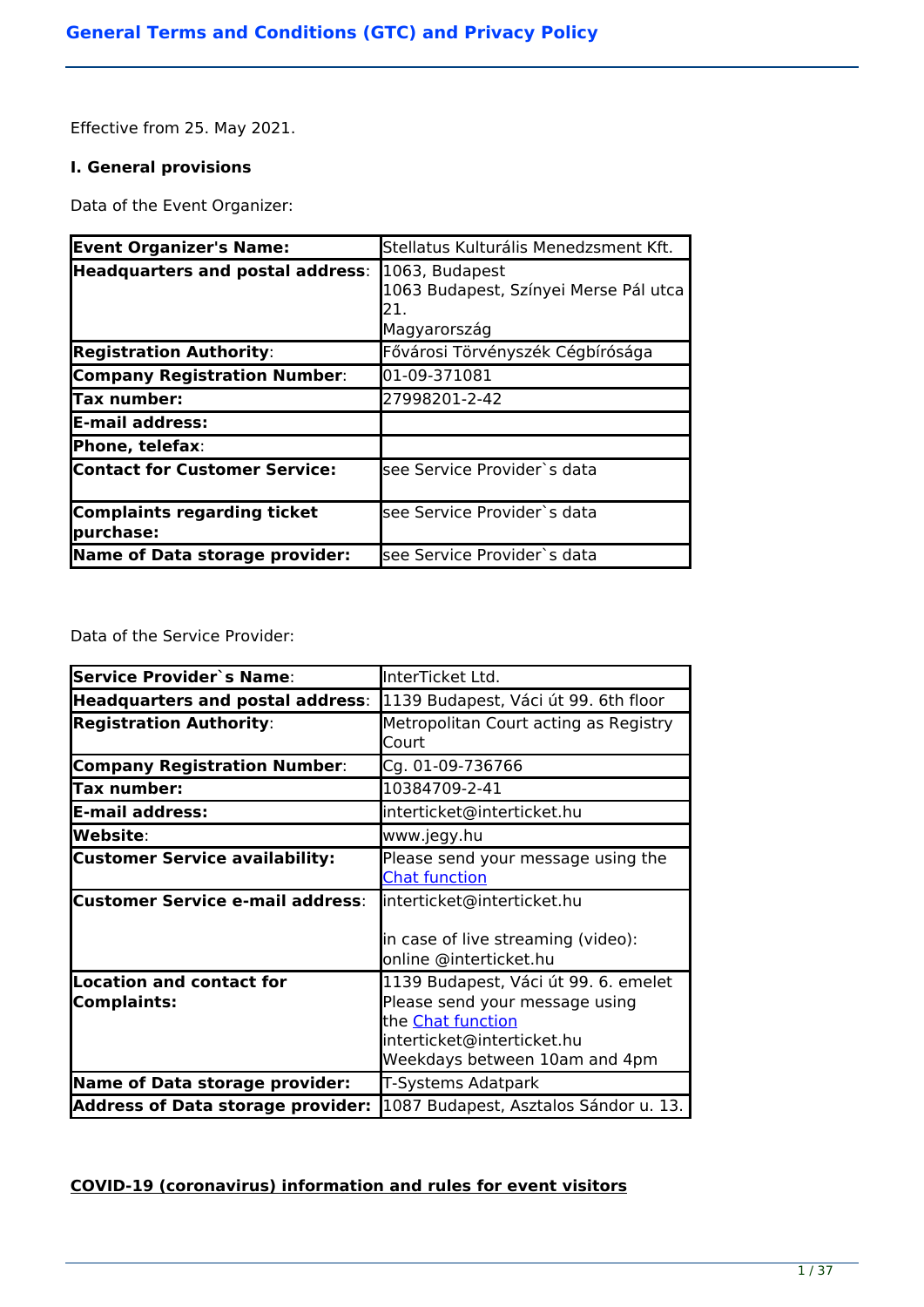According to the current Hungarian regulations, adults may only attend events by presenting a valid Hungarian COVID card (it is issued by the Hungarian authorities to a person who has received COVID vaccines in Hungary) as well as an identity card.

According to the law, it is mandatory for the organizer of the event to check the existence of the COVID card at the time of entry. Whoever does not have the COVID card, must be refused to enter regardless of whether the person concerned has a valid ticket. Persons under legal age are allowed to be present at the event only if accompanied by an adult with a valid COVID card. Proof of age is required for over the age of six (identity card, passport, driver's license or student card).

We would like to draw the attention of our esteemed customers to the fact that the rules for entering the event may still change as a result of government measures. Please note that the rules for attending events may change between the time of ticket purchase and the date of the event.

Please also note that each venue may set its own rules in accordance with current legislation, so be sure to check the information posted by the event organizer before heading to the event.

1. InterTicket Ltd. as Service Provider (hereinafter referred to as Service Provider) operates an online System (hereinafter referred to as System) to promote the purchase of Tickets (hereinafter referred to as Tickets) for various theatrical, musical, sporting and other Events (hereinafter referred to as Event).

2. The Operator of the website (hereinafter referred to as Operator) as contracted user of the System shall be involved in the sale of Tickets through its own website (hereinafter referred to as Website). Service Provider makes it possible for the Buyers to purchase Tickets for Events listed in its System through its Website (hereinafter referred to as Service). These General Terms and Conditions (hereinafter referred to as GTC) determine the conditions relating to the Service for purchasing Tickets between the Service Provider and Operator (hereinafter jointly referred to as Ticket Seller) and the natural person using the online System (hereinafter referred to as Customer; (the above jointly referred to as Parties) as well as the Parties' rights and obligations. If Operator provides other Services or sells other products on the Website in addition to selling Tickets as specified above, present GTC shall not apply for those, as present GTC set out the arrangements solely for Ticket sales offered by the Service Provider.

3. For the actual organization of the Event, that is, for everything beyond the purchase of the Ticket the Customer shall be contracted to the Organizer of the Event (hereinafter referred to as the Organizer). Ticket Seller is not involved in the organization or conduct of the Event; its activities and responsibility are limited to the sale of the Tickets. Therefore Services provided by Ticket Seller and Organizer - and the responsibility for these - are separate. The Organizer of the Event is responsible for the delivery of the Event as advertised. Ticket Seller accepts no responsibility for the delivery of the performers, sports personalities participating in the Event or for the quality, organization, fulfilment or failure of the performance. Therefore the Ticket is constitutes a contract between Organizer and Customer in which the Organizer assumes responsibility to organize the Event and Customer pays the price of the Ticket.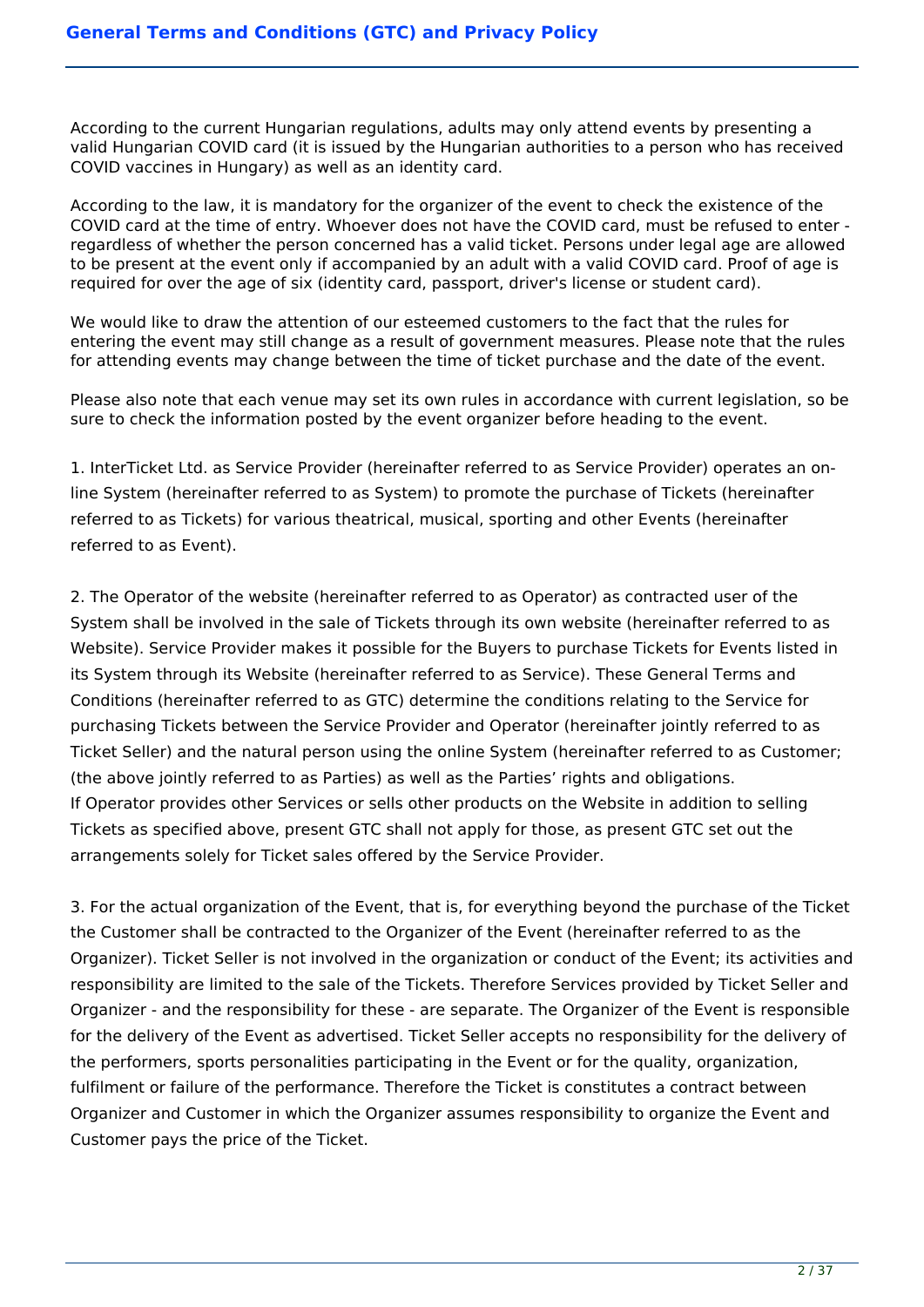4. Ticket Seller shall not sell such products that require licence and thus fall under permits.

5. To purchase an item from the Website any natural person must be 16 or over. Customer accepts the GTC of the contract relating to the Service and likewise the conditions of the present agreement by clicking the button "Pay" or "Order with obligation to pay". By concluding the contract, Customer agrees that they are aware and accept the terms and conditions of the present GTC – and thus especially information contained in section 2 – and furthermore has given consent to the processing of their personal information necessary for the Service in accordance with GTC and the Privacy Policy.

6. The resulting agreement does not constitute a written contract, will not be filed, and thus will not be available subsequently. Conclusion of the contract is verified by the electronically stored information of the purchase which shall be stored by Service Provider within a time limit specified in the legislation on accounting and fiscal control.

7. The contract between the Parties is created in Hungarian.

8. Service Provider informs Customer and Customer expressly accepts that Service Provider is entitled to unilaterally amend of GTC. In case the GTC are modified, Service Provider shall notify Customer by publishing the changes on the Website, at least eight (8) days before the amendment enters into force.

# **II. According to section 11 of Hungarian Government Decree 45/2014. (II.26.) on precontractual information on contracts between distant parties**

1. Service Provider notifies the Customer of following information. We kindly ask our customers to refer to these details before purchasing a Ticket (or possibly any other product) and only make purchases with this knowledge (the law calls this "entering into a contract").

a) The essential characteristics of Service, i.e Event, can be found on Event's listing page. The listing page includes full information on the range of currently available Tickets, their price, as gross amount, which includes VAT to be paid in particular cases, referring to the legal Hungarian currency "Forint", in "HUF" format. Service Provider does not sell such products for which unit price would be a legal requirement (products sold in various pack sizes or as multipacks).

b) Service Provider's name is included in Section I.

c) The company's headquarters, postal address, telephone number, fax number, e-mail addresses are included in Section I. In case of Ticket sales Service Provider act on behalf of Event Organizer. Organizer`s name and address are included within the description of Event. In most cases the name and other identification details of Organizer are also included on the first page of Ticket.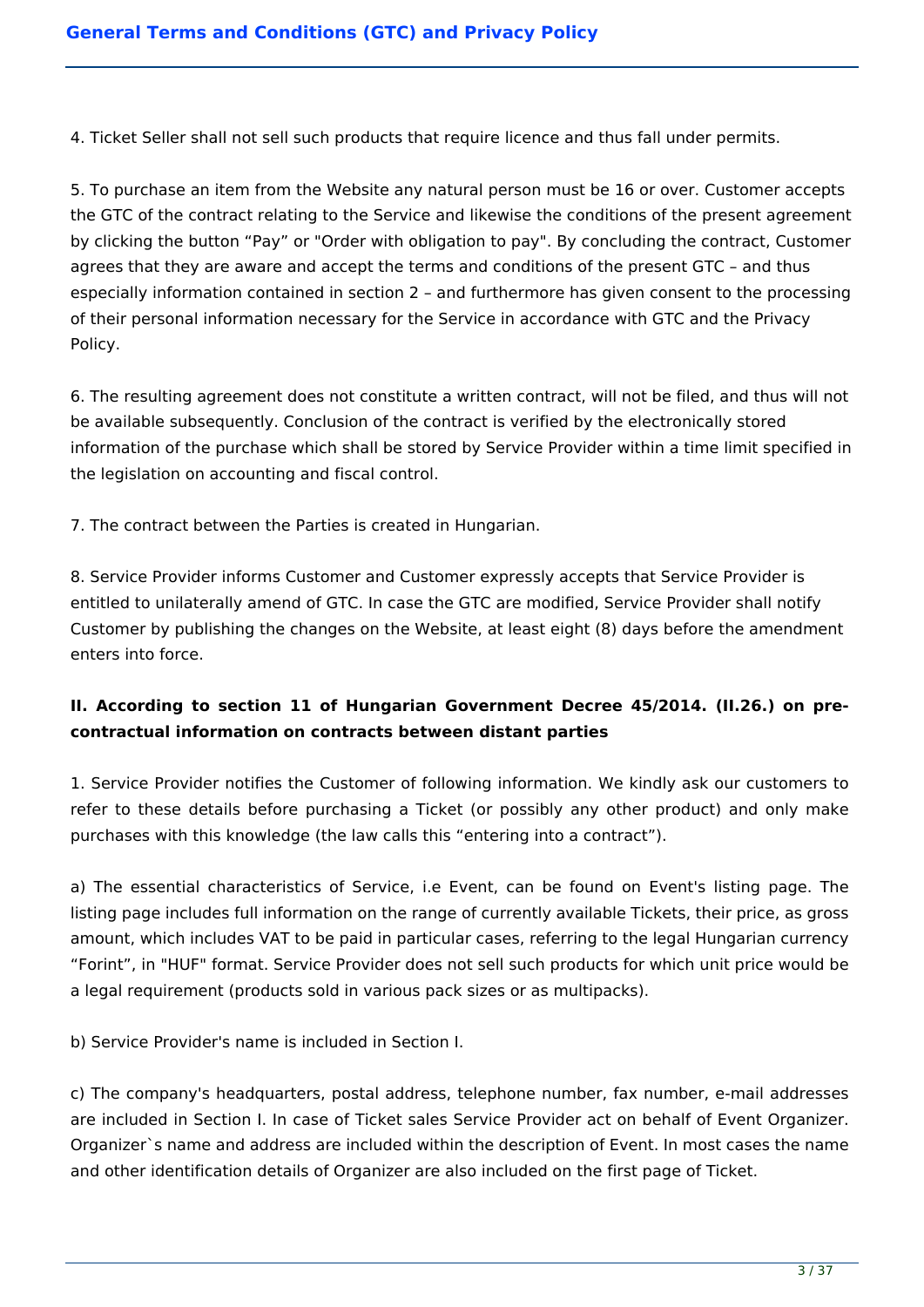d) The place of business of Service Provider is the headquarters indicated in section I. Consumer complaints can be sent to any of the contacts of Service Provider specified in Section I.

e) The total amount of purchase price for the product or Service with added tax is displayed in the so called "basket" section of the purchase website, specifying the gross Ticket prices, handling fees and any potential delivery charges. The Customer cannot be charged anything else on top of the gross prices listed in this section.

f) Service Provider shall not use contracts for indefinite time or lump sum contracts. The price shall include all fees and expenses relating to that purchase.

g) Customer`s telecommunication service provider may charge extra fees, based on any individual subscriber or customer contract with such provider, for the web, mobile or other electronic connection used by the device (mobile phone, telephone, computer with Internet access, tablet etc.) used to complete the purchase or as a fee for any special payment (e.g. mobile payment). However, Service Provider shall not apply premium rate Services.

h) The indicated prices are the total prices for the Service, in Hungarian Forints; these are gross prices that already include the amount of VAT. Due to the nature of Services it is not possible to indicate unit prices. If Customer needs to pay handling fees for the use of the System, the System shall indicate this during the purchasing process. Handling fee shall be the fee for the Services provided by Service Provider, it is not an amount charged for the use of a bank card or other way of payment. The chosen method of delivery may incur additional charges, which is exactly indicated by the System. The total price includes all expenses. In addition to the usual card payment – depending on a Website – Service Provider may accept other way of payment, which is detailed in Service Provider<sup>1</sup>s Customer Service Information (see Annex 1). Payment and the delivery of e-Tickets to the e-mail address specified by the customer happen virtually instantaneously, in real time. It is not possible to have an e-Ticket delivered - these are sent electronically. This Service is automatic, it is immediately completed. The rules on complaint procedure are included in Section XII of this document.

i) Section VII and Annex 2 and 3 contain information on deadlines and other conditions of Customer's withdrawal and cancellation rights.

j) Section VII and Annex 2 and 3 contain information on fees relating to the return of the product.

k) Service Provider does not does carry out such transactions in case of which Customer would have the obligation to reimburse Service Provider for its reasonable costs in case Customer decided exercise their right to withdrawal or cancellation.

l) Based on Paragraph 1 l) of Section 29 of Government Decree 45/2014. (II.26.), Customer is not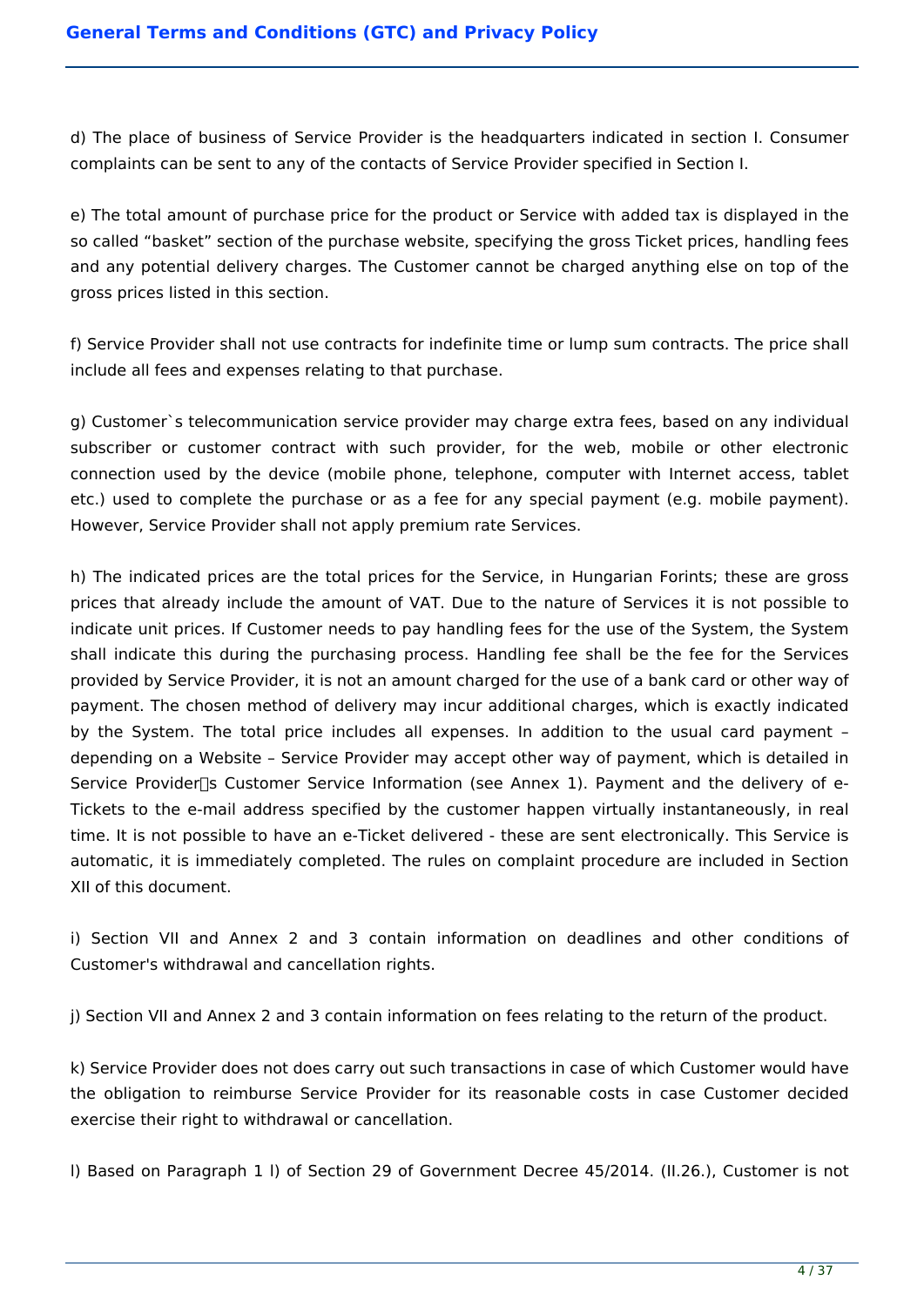entitled to exercise its right to withdrawal or cancellation if the Ticket for the Event is for a specific time (definite day, term). Section VII and Annex 2 and 3 contain more information on Customer`s right to withdrawal or cancellation.

m) Legal obligations on liability for defects and product warranty are detailed in Section VIII and Annex 4 of this document.

n) Service Provider operates its call centre between 9am to 8pm on working days, which is readily available to Customers on +36-1-266-0000 or by emailing to interticket@interticket.hu.

Based on Government Decree 151/2003 (IX. 22.) and its annex, warranty obligations do not apply to the product category sold by the Service Provider .

o) Service Provider has not signed the code of conduct specified by the law on the prohibition of unfair commercial practices against consumers and is not subject to such.

p) The contract between Service Provider and Customer is for a fixed period of time, in case of the purchase of a Ticket it ends with the time of the Event, in other cases it ends when the product is received.

q) The contract does not turn into a contract of indefinite period.

r) During the process of purchase process Customer has no other obligations beyond payment.

s) Customer does not provide deposits or other financial security for the Service Provider.

t) Operation of digital content, technical protection measures: availability of servers providing data is annually over 99.9%. Data is stored by RAID technology on several hard drives on the servers. If either of these hard drives is damaged, the System shall remain operational with the remaining hard drives. The entire data content is regularly backed up therefore original data can be restored in case of any problem.

u) Interoperability of digital content with hardware and software: The appearing data is stored in MSSQL and MySQL database. Sensitive data is stored in encryption of adequate strength, to encode such data hardware support built into the processor is used.

v) Regarding consumer protection administrative matters, consumer protection inspectorates of the capital and the county offices will have the authority to act in the first instance with county jurisdiction, whereas the National Authority for Consumer Protection will have the authority to act in the second instance, with national jurisdiction. The list of competent authorities can be found here: http://www.nfh.hu/data/cms114492/megyei\_elerhetosegek\_131001.pdf. Jurisdiction is governed by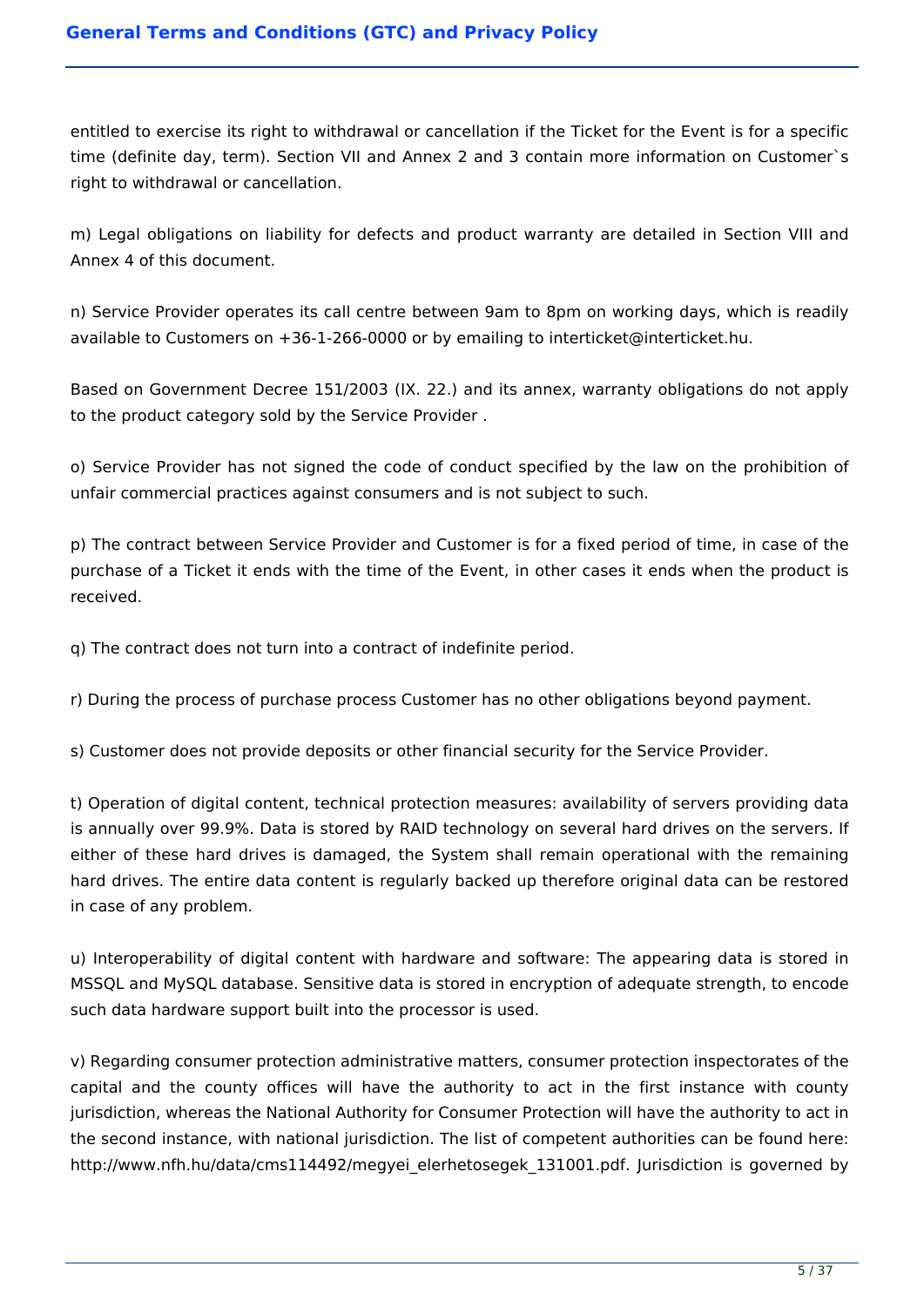the consumer's domicile, the company's headquarters, place of business as well as the place where the offence was committed. The application may be submitted to either of the relevant inspectorates.

w) The arbitration board will have jurisdiction to settle out of court any disputes between the consumer and the enterprise relating to the quality or safety of the product, the application of product liability rules, the quality of Service, as well as the conclusion of contract between the parties and any dispute regarding the fulfilment of such (consumer dispute). To this end the arbitration board shall attempt to reach an agreement between the parties, or if this not achievable, it shall make a decision in order to ensure easy, fast, efficient and cost-effective enforcement of consumer rights. The arbitration board shall, at the request of the consumer or the enterprise, give advice on the rights and obligations of consumer. The arbitration board is an independent body operating alongside the county (metropolitan) chambers of commerce and industry. Name of the competent arbitration board by Service Provider's headquarters: Arbitration Board of Budapest; address: 1016 Budapest, Krisztina krt. 99. III. em. 310., postal address: 1253 Budapest, Pf.: 10.

# **III. Customer's data**

1. Service Provider reserves the right to reject any order which it reasonably suspects to have been made in breach of the System or the Tickets or if incorrect or incomplete information is given.

2. Customer is fully responsible for the username and password for their user account, as well as any purchase or any other transaction made with these. Customer agrees to notify Service Provider's customer Service immediately in case of any unauthorized use of their data or any violation of security. Service Provider assumes no responsibility for damages resulting from the storage of the password or username or if the password is made available to any third party.

3. Customer agrees that all information entered in the System is true. Service Provider assumes no responsibility for damages resulting from false, incorrect or untrue data or email address given during the purchase process. Service Provider is responsible for fulfilment and issuing of invoice according to information provided by Customer. Customer is entitled to check and modify their data at any time. Service Provider is entitled to delete any obviously faulty or false information, and verify authenticity of Customer.

4. Service Provider shall process Customer's personal data according to paragraph 1) a) of Section 5 of Act CXII of 2011 on the Right of Informational Self-Determination and on Freedom of Information as if data subject has given his consent and according to the rules included in Act CVIII of 2001 on Electronic Commerce and Information Society Services. Detailed rules on data protection are outlined in the Privacy Policy, which forms Annex 5 to the present GTC.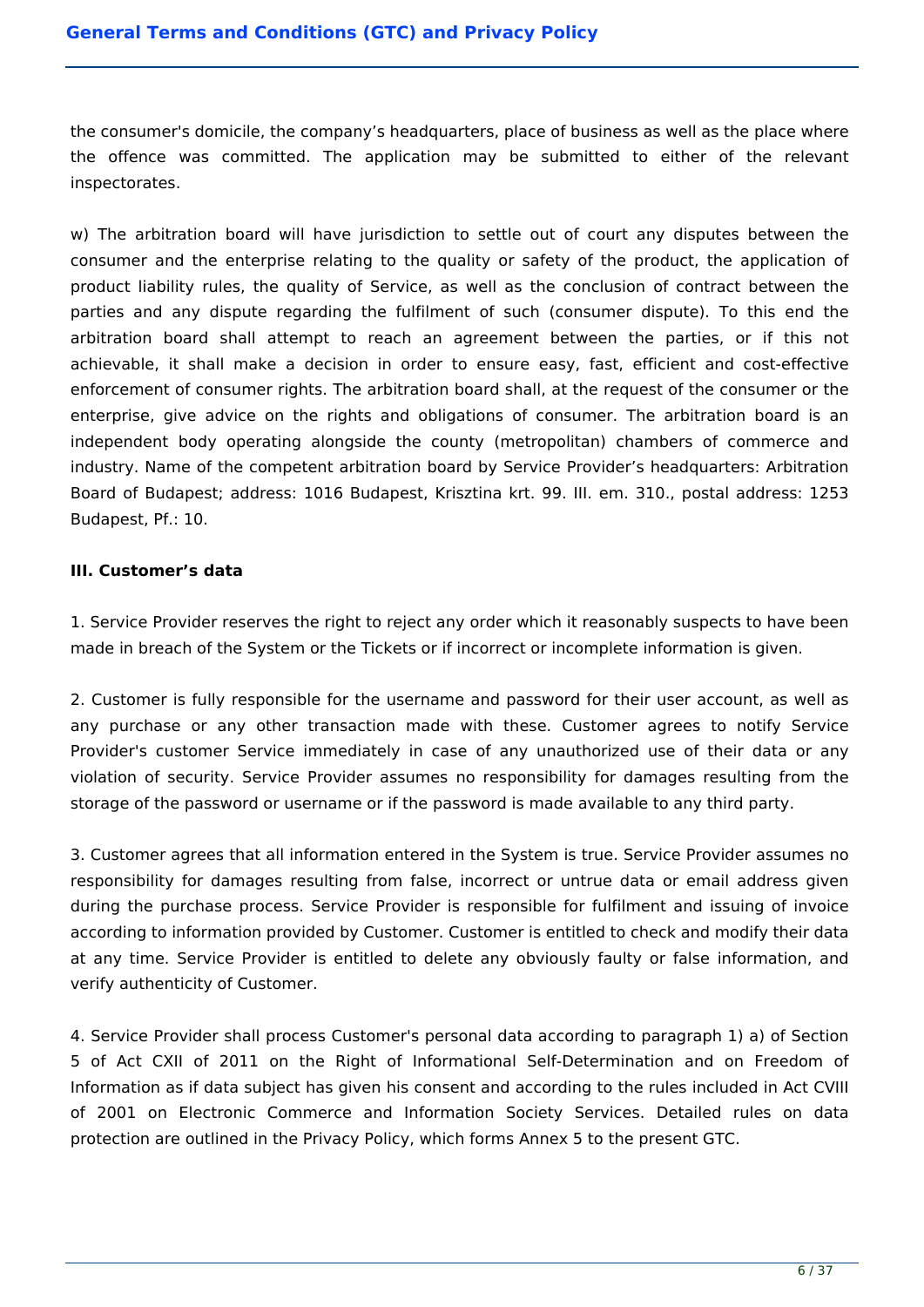5. Customer has the option to modify or delete the contents of the basket or choose another product on the so-called Basket interface of the website. Customer gives information necessary to carry out the transaction on the subsequent, so-called Payment page. If it is necessary to modify these details, Customer is able to do so before clicking the button "Pay" or "Order with obligation to pay". Following this payment itself happens - depending on the payment method chosen - on the interface of the payment Service Provider (Bank's data entry interface - the Ticket seller will not know or store these details).

6. Registration allows Customer to give their details only once and not with each purchase. Customer is entitled to prohibit use of such data by choosing to opt out at any time.

7. By using the Service Customer agrees to Service Provider forwarding the data to the Organizer of the given Event so that the Organizer should be able to inform the Customer directly and without delay in case the Event is cancelled, rescheduled or of any important circumstances that may affect the viewer and also making it possible that Event organizer could refund or replace the Tickets directly.

8. With regard to processing and handling personal data Service Provider will act with the greatest possible diligence. However, Service Provider shall not be responsible for damages caused by inevitable attacks despite its best efforts.

# **IV. The online Ticket buying process**

1. Detailed rules regarding the process of Ticket sales are included in Service Provider's Customer Service Information (see Annex 1.).

2. In accordance with the provisions of the legislation, online stores are required to confirm the Customer's order within 48 hours. When Customer purchases a Ticket through Service Provider's System, such purchase happens virtually instantaneously, in real time following payment and Customer immediately receives the ordered Tickets electronically. Thus instead of the order confirmation within 48 hours Customer receives a confirmation email (or other electronic message) that also includes the Ticket.

3. If Customer does not receive the ordered Tickets within a few minutes following the purchase this is most likely to be caused by a connection error. It is important that Customer should not attempt to repeat the transaction but contact Customer Service immediately (+36-1-266-0000) to resolve the issue. However please note that if you have not received confirmation of your order within 48 hours, you will be exempted from the order, that is, you will not be responsible for the order and you are no longer bound to accept and pay for the order.

### **V. Price, payment and delivery terms**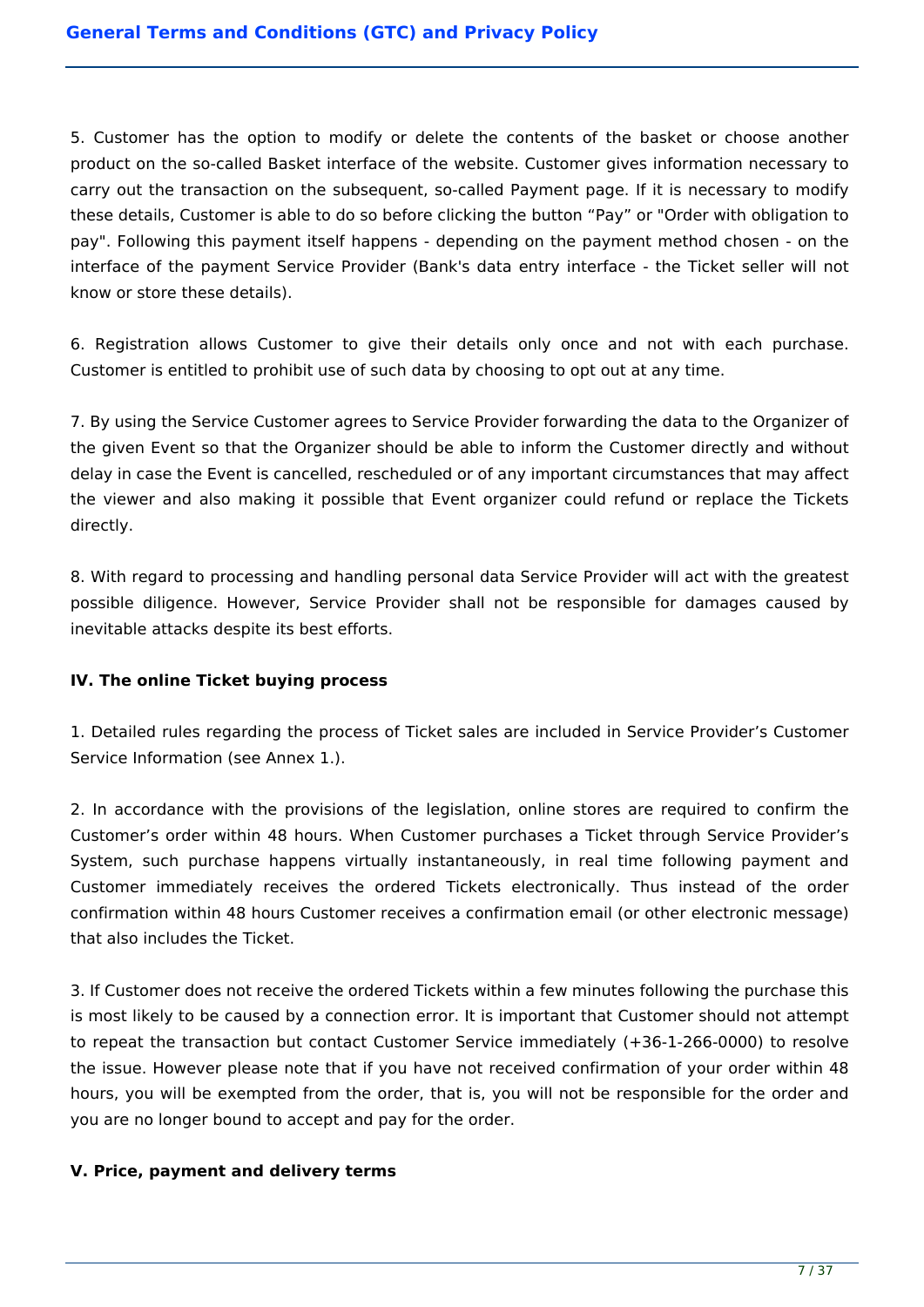1. Detailed rules regarding the payment, methods of payment and acceptance of Tickets are included in Service Provider's Customer Service Information (see Annex 1.).

2. Service Provider assumes no responsibility for any errors during bank payment.

3. The automatic confirmation emails are sent to the email address provided by Customer. Customer shall be liable for any damage resulting from providing incorrect email address.

4. It is the Event Organizer's responsibility to specify the price of the Tickets. Service Provider reserves the right to modify the Tickets' price or the amount of additional costs on Event Organizer's instructions. The right to modify prices does not apply to purchases already in progress.

5. Placing the Ticket in the Basket does not obligate Customer to carry out the purchase. If Customer decides not to purchase the selected Ticket, they can remove the Ticket from the basket at any time or delete the contents of the entire basket; also, the Basket times out after 20 minutes.

6. It is not possible to reserve Tickets without payment. Payment and delivery of the electronic Ticket to the email address provided by Customer happens virtually instantaneously, in real time. It is not possible to have an e-Ticket delivered – these are sent electronically by Service Provider. This Service is automatic.

If so decided by Event Organizer, it may be possible for Customers having an appropriate "smart phone" to gain entry to certain Events by showing their phone. In this case, Service Provider sends the Ticket to the application (so-called electronic wallet) that Customer downloads.

In case of certain Events and on Customer's request Service Provider shall print the Ticket on socalled security "traditional" Ticket paper and have this delivered by courier, at Customer's expense. In this case, this delivery option and the courier Service fee will be clearly displayed on the Basket interface, in gross amount. The price of delivery in case of the products sold by Service Provider is not dependent on amount or weight. Delivery time is approximately 2-5 days.

7. Service Provider stores the electronic documents relating to the purchase at its headquarters or at the server site used for storing the servers (T-Systems Adatpark, H-1087 Budapest, Asztalos Sándor u. 13.). Service Provider sends an e-invoice (electronic invoice) to the Customer. The electronic invoice is an invoice that contains the invoice data in form of electronic signals. The electronic invoice can only be issued, transmitted or stored in electronic format and its paper format cannot be used as an original authentic document. Service Provider issues the e-invoice automatically, based on the information provided by Customer, using an e-invoice provider (Billzone.hu, operated by N-Ware Ltd.). By starting the purchase, Customer explicitly agrees to receive an e-invoice.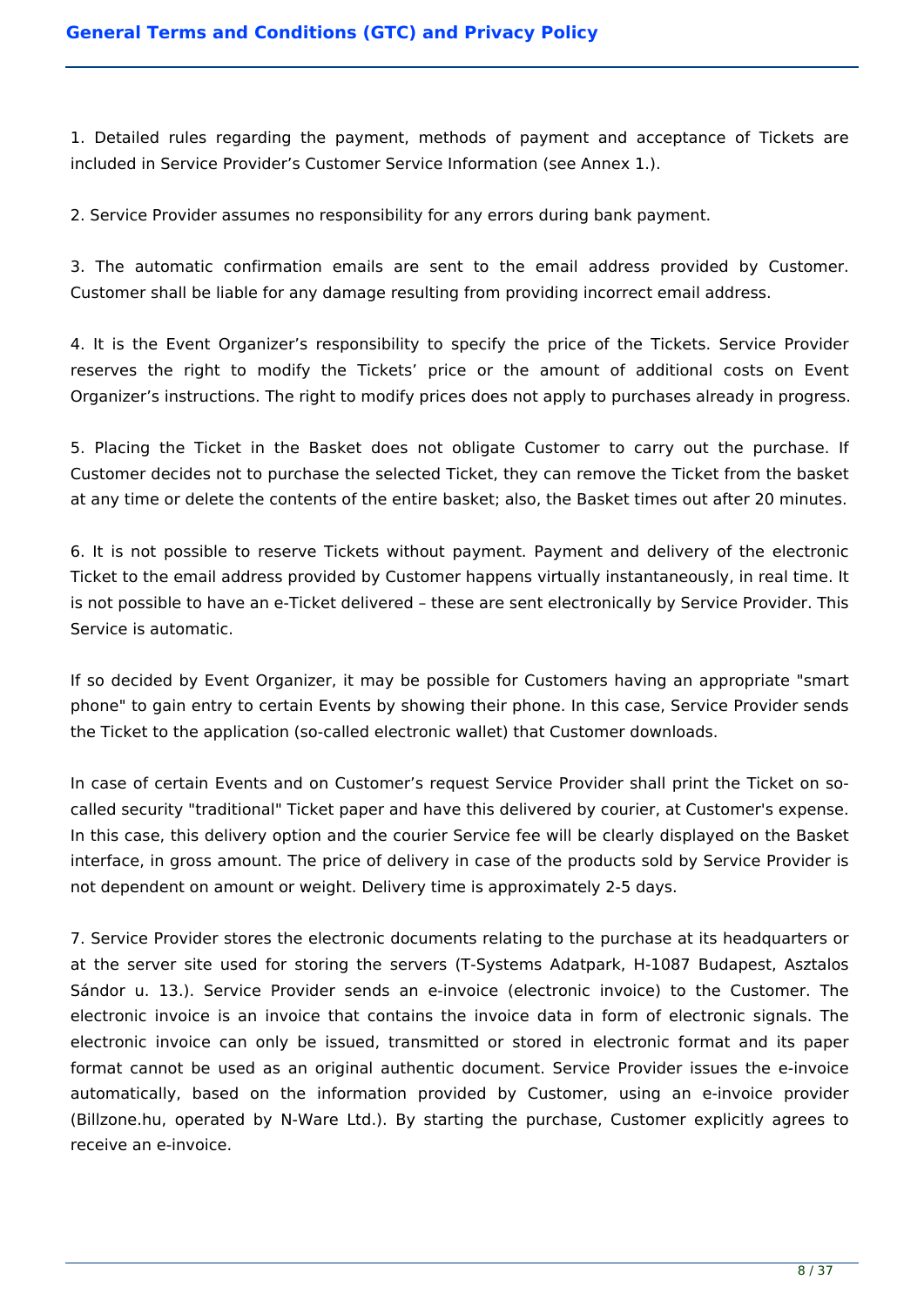8. The Buyer will receive a so-called e-invoice (electronic invoice) from the purchase. An electronic invoice is an invoice which contains the invoice data in the form of electronic signals. The electronic invoice can only be issued, transmitted and stored in electronic form, its paper-based method cannot be used as an original authentic document. The Service Provider or the Event Organizer will automatically send the e-invoice based on the data provided by the Customer, issued by an einvoice service provider (számlázz.hu, operator: KBOSS.hu Kft., Tax number: 13421739-2-13, company registration number: 13-09-101824, registered office: 2000 Szentendre, Táltos street 22 / b). The electronic invoices are kept by the számlázz.hu at its registered office. By initiating the purchase process, the Customer expressly declares that he/she accepts the e-invoice and the transfer of his/her data to the e-invoice service provider. Please note that the invoices will be handed over online to the tax authority in accordance with the rules of the legislation in force at any given time, and that the invoices cannot be modified retrospectively. The gift voucher is issued in accordance with § 259.15 of the VAT Act. is classified as a money substitute and, as such, is not subject to VAT. The sale of a money substitute asset does not count as a supply of goods and is therefore exempt from the obligation to issue an invoice, provided that an accounting document is issued for the transaction. It is not possible to retrospectively change the details of the issuer's receipt issued when purchasing the gift voucher.

# **V / A. Provisions for SZÉP card payments**

1. In the case of certain events, the Organizer may allow the ticket purchaser to pay the purchase price of the ticket with the Széchenyi Rest Card (known in Hungarian as "SZÉP card") regulated in accordance with Government Decree 76/2018 (IV. 20.) (hereinafter "SZÉP decree"). It is not possible to buy tickets for all events using the SZÉP card, as the SZÉP decree itself limits the range of events. If the given event belongs to the scope permitted by the SZÉP decree, the Organizer is entitled to decide whether or not to accept the SZÉP card for the given event.

2. In normal circumstances, the amount available on the leisure sub-account of the SZÉP card can be used for ticket purchase, however, in its decree issued on 15 April 2021, the Government of Hungary decided that until December 31, 2021, the transition between the sub-accounts of the SZÉP card is allowed, which means that temporarily e.g. the fringe benefit received for accommodation can also be used for cultural purposes. This new rule entered into force on 25 April 2021. However, only one sub-account can be used per purchase.

3. Transactions concluded during the acceptance of the SZÉP card are considered to be legal relationships between the SZÉP card holder and the Organizer. During the transaction, the Service Provider provides only the ticketing system as software, and does not participate as an agent or commission agent during the sale.

4. The Organizer concludes the contracts directly with the financial institution accepting the SZÉP cards. Accordingly, the Service Provider is not involved in legal disputes related to SZÉP card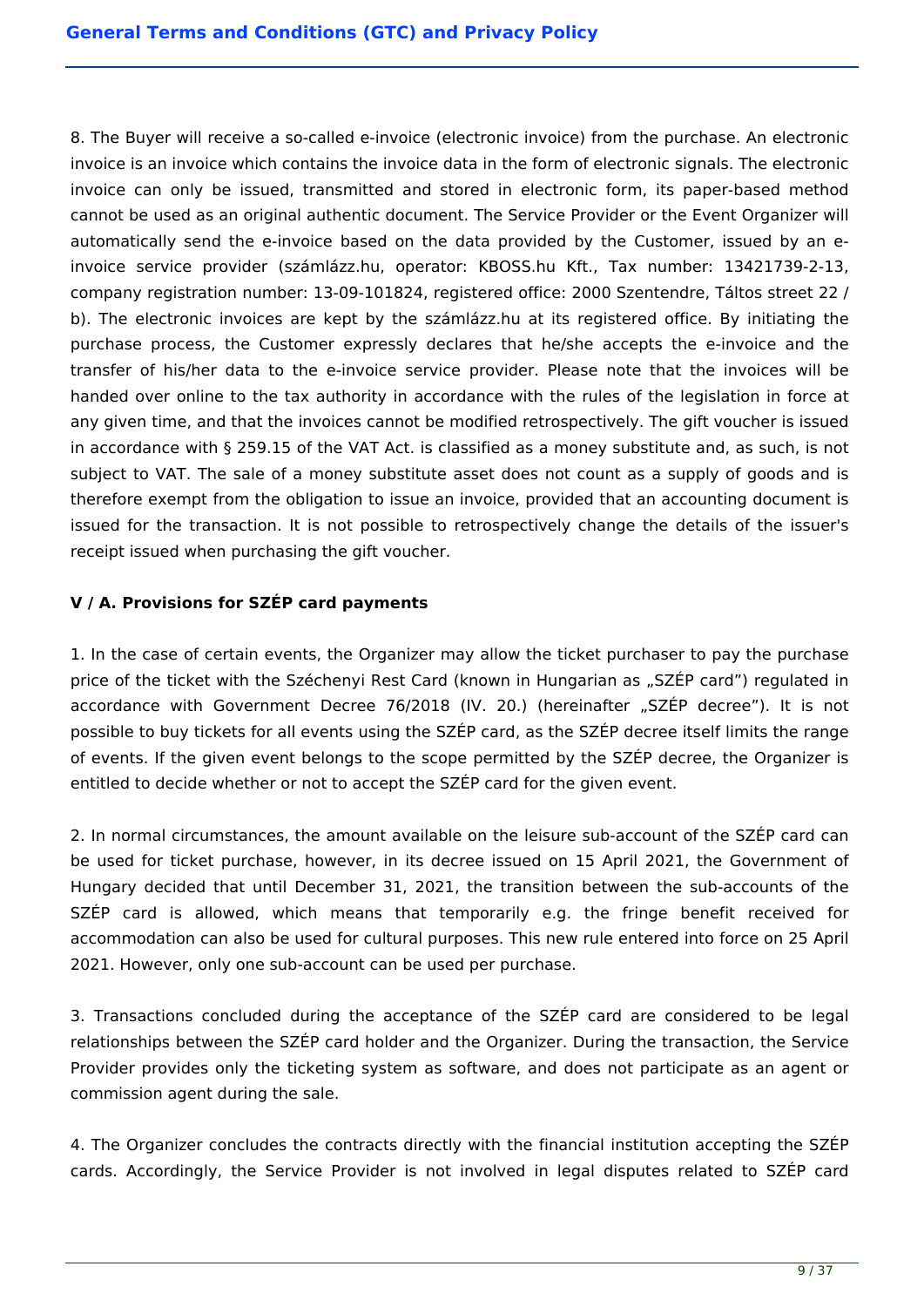operations, between the cardholder and the Organizer or the financial institution, all liability related to such disputes is excluded.

5. In case of event tickets that can be purchased with the SZÉP card, SZÉP card will appear as a payment option on the payment subpage. The purchase will be successful only if the usable amount available in the selected pocket of the SZÉP card fully covers the value of the selected products in the basket, as it is not possible to pay partly with a SZÉP card and partly with a bank card.

# **VI. Special rules on self-print Tickets (e-Tickets) and mobile Tickets**

1. Following successful purchase Customer can download self-print Tickets via their own buyer's page in PDF format and print the Tickets. E-Tickets cannot be collected in person at the venues or delivered by post. Printed e-Tickets can only be used if the bar code and the code next to the bar code are fully legible.

2. All consequences and damages resulting from loss, theft, defective printout, copying, duplicating of self-print Tickets are the Customer's responsibility. Customer must take the printed e-Ticket to the Event. Customer acknowledges that Event Organizer verifies the e-Ticket's barcode electronically at the Event and immediately invalidates it. Entry is granted by the first validation. Therefore the first Ticket accepted by Event Organizer's entry System as valid will be accepted as valid Ticket. Any subsequent attempt will be invalid and thus unsuccessful; the Ticket holder may be refused entry irrespective of the fact whether the person showing the invalid Ticket is the person who has originally purchased the e-Ticket. In such cases Service Provider shall be not be liable for compensation.

### **VII. Withdrawal and cancellation rights**

1. Purchase can be cancelled anytime, with no further obligation before clicking the button "Pay" or "Order with obligation to pay". Based on Paragraph 1 l) of Section 29 of Government Decree 45/2014. (II.26.), Customer is not entitled to exercise its right to withdrawal or cancellation if the Ticket for the Event is for a specific time (definite day, term). In this case Service Provider will be unable to either exchange the Ticket or refund the price of the Ticket (with the exception of cancelled Event).

2. If Customer bought Tickets that are not for a specific time (for example museum Tickets that can be used at any time) or if Customer bought other items from Service Provider's System (e.g. book, publishing, merchandising products, etc) that are subject to the rules on customers $\Box$  withdrawal and cancellation rights under Government Decree 45/2014. (II.26.), such rights may be exercised as follows:

a. The right of withdrawal and cancellation can be exercised in case of such Tickets that are not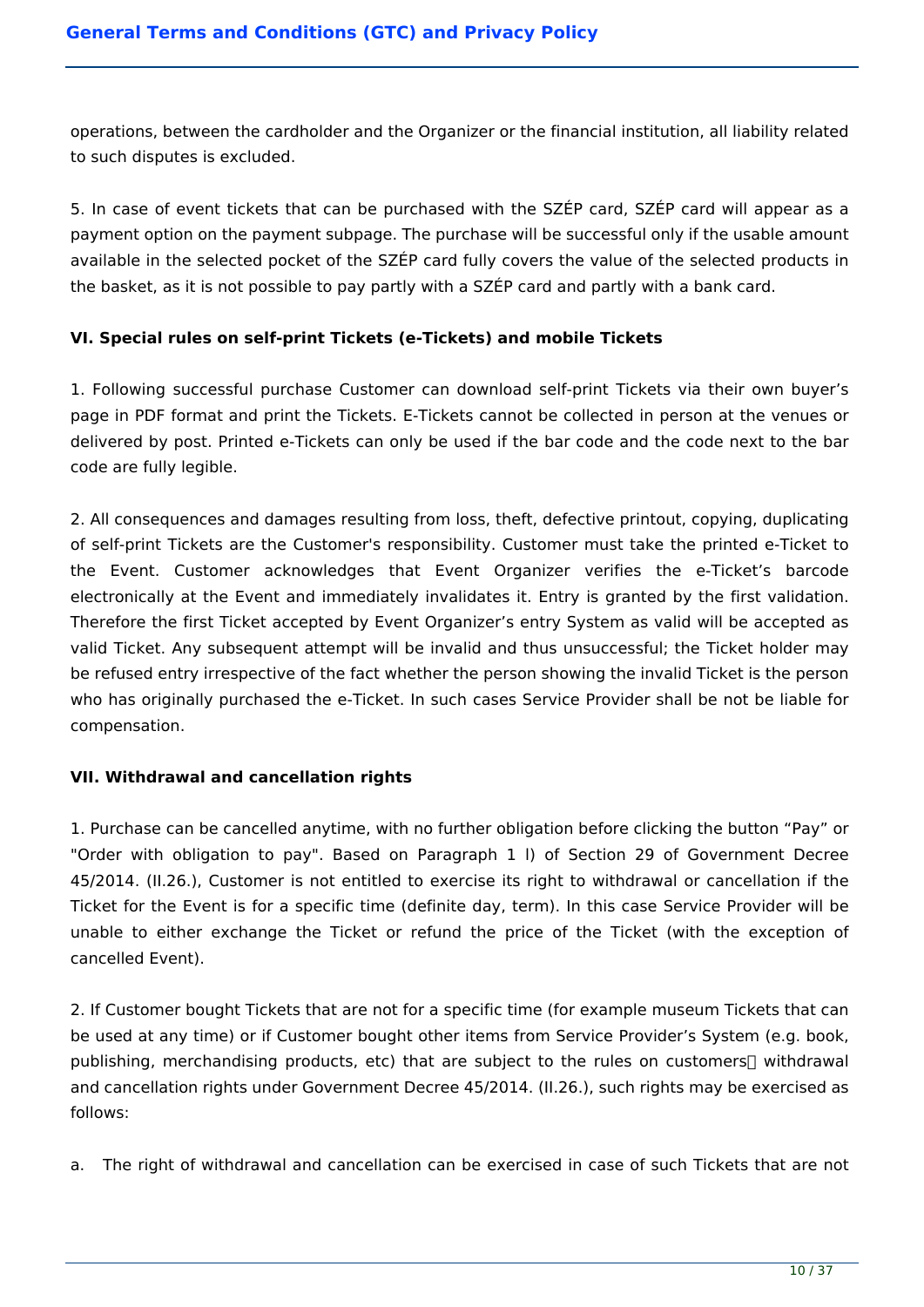for specific time within 14 days following the purchase by using the sample declaration of withdrawal and cancellation, included in Annex 2 of this document, or by any other clear statement to this effect.

b. In addition to filling out the sample declaration included in Annex 2 of this GTC, in case of Tickets that are not for a specific time (for example museum Tickets that can be used at any time) Customer has to indicate the code included on the e-Ticket / voucher. Customer furthermore has to declare that the Ticket has not been used. It is not necessary to return the Ticket as Service Provider will invalidate it electronically.

c. If Customer bought anything other than Tickets, that is, products, or has received printed Tickets that are not for a specific time via courier, Customer will have to return such items to Service Provider's headquarters (H-1146 Budapest, Hungária krt. 179-187.) within 14 (fourteen) days following the notification regarding cancellation or withdrawal. This shall be done at Customer's expense. Customer shall be responsible for any loss of value resulting from any use over the use to determine the nature, characteristics and functionality of the product.

d. If Customer legitimately cancels the contract, Service Provider shall refund the total amount paid by Customer immediately but no later than 14 (fourteen) days following the notification regarding cancellation or withdrawal. The amount due will be repaid to Customer using the same payment method Customer used during the purchase. In case of a contract relating to the sales of a product Service Provider is entitled to withhold payment until the Customer returns the product or until it is undoubtedly proven that it has been returned by Customer.

e. Further information on withdrawal and cancellation can be found in Appendix 3 of the present GTC.

# **VIII. Liability for defects, product warranty**

1. Information on liability for defects and product warranty are detailed in Annex 4 of this GTC.

### **IX. Limitations of Service Provider's Service**

1. Customer accepts that due to the characteristics of the Internet continuous operation of the System may be interrupted without prior knowledge or intention of Service Provider. Therefore, Service Provider does not guarantee the fail-safe and uninterrupted operation of the Service and the related website, or continuous or fail-safe access to the Service.

2. Service Provider is entitled to stop the Service fully or partially without any prior notification, in order to carry out maintenance work on the Service or the related website or for other security considerations.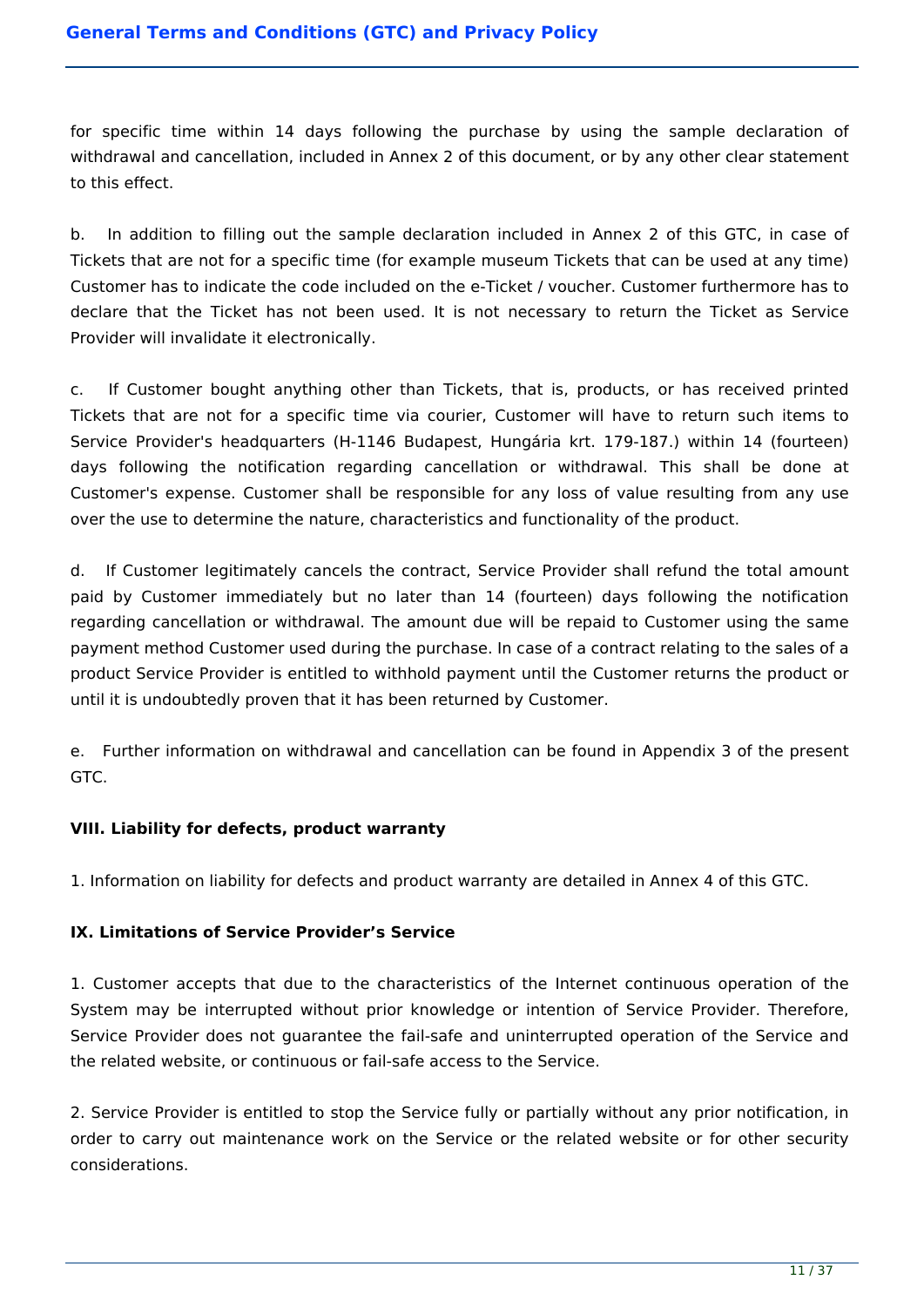3. Service Provider shall make every effort to ensure that information it receives from Event Organizers reach those interested. However, Service Provider takes no responsibility for that information on the Service's website that the Event Organizer input into the System itself or for information provided by Event Organizer was input by Service Provider's employee.

4. Service Provider is only liable for damages caused by its intentional or grossly negligent errors. The extent of liability cannot exceed the value of the transaction.

5. Customer accepts that Service Provider cannot be held liable for any damage or abuse that may arise during or resulting from card payments.

6. Service Provider excludes liability for any loss or damage caused by breach of contract, unlawful act or omission of Customer, Event Organizer or a third party.

## **X. Rules relating to the Event**

1. It is the Event Organizer's responsibility that the Event is run as advertised. In most cases the name and other identification details of Organizer are also included on the first page of the Ticket. Customer accepts that Service Provider accepts no responsibility for the running of the Event, the delivery of the performers, sports personalities participating in the Event or for the quality, organization, fulfilment or failure of the performance. Therefore, the contractual relationship relating to the participation at the Event and the obligation to provide the Service is between the individual who shows the Ticket and the Event Organizer. This relationship is governed by the rules specified on the website of the Event and on Event Organizer`s official website. Therefore, Service Provider cannot be a party in any dispute between Event Organizer and Customer (or the owner of the Ticket) which is initiated due to the insufficient quality of the Event or because the Event has not been held. The conditions relating to participation, the policies of the Event or the venue housing the Event can be significantly different. Event Organizer is entitled to specify these rules; therefore, Customer may obtain further information on such rules from the Organizer.

2. The Ticket is freely transferable. Customer accepts that the Ticket shall only be transferred to another person if the new Ticket holder accepts Service Provider's GTC.

3. Unless stated otherwise on the Ticket, Ticket entitles Ticket holder to one time entry to the Event stated on the Ticket, for one person. Lost, damaged or destroyed Tickets cannot be replaced.

4. The starting time stated on the Ticket is indicative only; the actual starting time may be different.

5. Depending on its type, Ticket may contain digital and analogue security features which protects the Ticket against fraud. If Service Provider, Event Organizer or the security company working at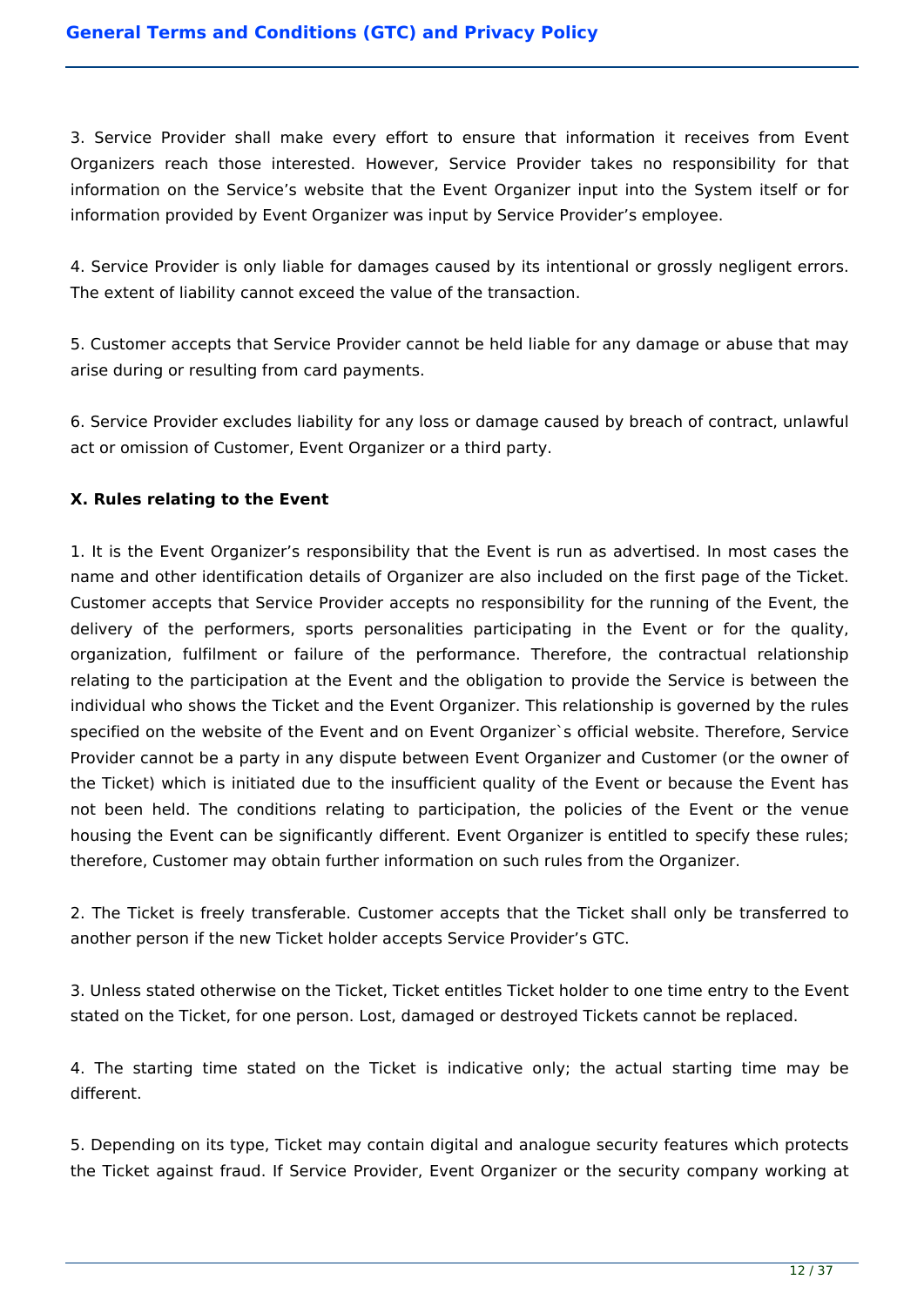the venue believes that the safety features on the Ticket are damaged, incomplete, show signs of deliberate damage or they perceive the Ticket to be reproduced or copied, holder of the Ticket may be refused entry to the Event or ordered to leave the venue of the Event. If entry is refused for the above reasons, Customer has no right to claim damages from Service Provider.

6. Certain Tickets entitle only a certain group of users for entry (child Tickets, senior Tickets, professional Tickets etc). Service Provider does not check entitlement at the time of purchase. However, Event Organizer is entitled, via security Service working at the venue, to check whether the Ticket holder is entitled to use the special admission Ticket. Admission may be refused until Ticket holder is able to justify that they are entitled to use such special Ticket. If entry is refused for the above reasons, Customer or Ticket holder has no right to claim compensation.

7. In certain cases, Tickets only allow access to certain areas within the Event.

8. The Event can only be visited at the visitor's own risk. Although the Event Organizer shall take all reasonable care to ensure the safe running of the Event, Service Provider does not take any responsibility for any potentially irresponsibly behaving visitors. Persons under the influence of drugs, intoxicating substances or other psychedelic substances will be refused admission even if they present a valid Ticket.

9. Video and sound recording may be carried out at the Event in which visitors to the Event may be recorded. The visitor of the Event cannot claim any compensation or payment from Service Provider for such recordings.

10. Any visitor may be ejected from the Event if they breach the terms and conditions, the terms of the Event or Venue, breach any rules or regulations specified by the security staff or other policing staff in order to ensure uninterrupted entertainment of other visitors to the Event. In case of such rejection, Service Provider cannot be held responsible for compensation.

11. In case of the majority of the Events, Event Organizer reserves the right to make minor or justified alterations to the person of the performing artist, the cast or the Event.

12. In case of an outdoor Event, it is possible for Event Organizers to advertise a reserve day (rain day). If the rain day has been advertised, Event Organizer may decide any time to run the Event on this day. Service Provider shall inform Customers of such decision via the www.jegy.hu website immediately as soon as it receives this information from Event Organizer. Customer accepts that it is not entitled to right of withdrawal if the Event is run on the so-called rain day. As is customary in this profession, any Event that is interrupted, prematurely ended or delayed due to the weather will be considered as duly held if more than half of the Event has run, or if the Event is delayed by less than 50% of the planned length of the Event or it is interrupted for less than 25% of the length of the Event. Event Organizer is entitled to specify different rules for the so-called rain day or Events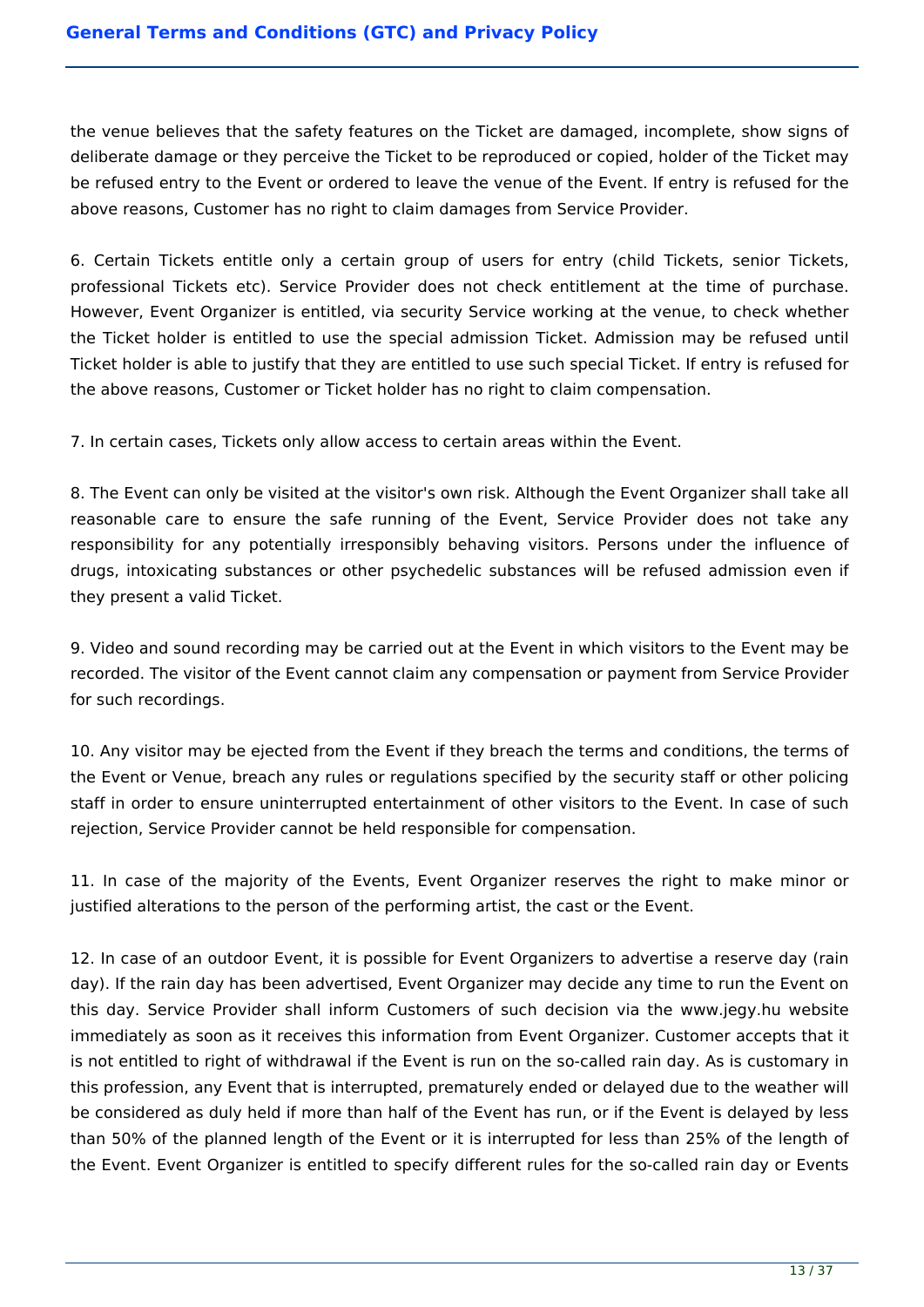partially held.

13. Service Provider shall take all reasonable care to ensure that Customers are informed and the return of the Tickets is facilitated in case the Event is cancelled. However, Customer accepts that in case an Event is cancelled, Event Organizer makes the decision relating to the process, venue and time limits of Ticket redemption, and the realization of such will be the responsibility of the Event Organizer. Service Provider shall promptly publish any such information on the jegy.hu website as soon as it is officially received from Event Organizer. In the absence of such assignment from Event Organizer to refund Tickets, Service Provider shall not be responsible to refund the price of the Tickets. Refunds will be issued during the timeframe specified by the Event Organizer, but within a maximum of thirty (30) days $\Box$  term of preclusion, by presenting the original Ticket and receipt. Neither the Event Organizer, nor the refunding company shall be responsible to pay for any additional, real or perceived damages or expenses in addition to the actual price of the Ticket. No refunds will be issued in cases other than the cancellation of the Event. In case the Event is cancelled, the legitimacy of the refund of the price of any Services used during the purchase of the Ticket shall be judged on the basis whether such Services have gone into completion by the Provider of such Service.

14. If either Customer or Service Provider is unable to fulfil their obligation due to war, rebellion, acts of terrorism, strikes, accidents, fire, blockade, flood, natural disaster, severe energy supply disruption or any other unforeseeable and unavoidable obstacle that falls outside their power, neither of these parties will be liable for any loss or damage that result from these Events.

# **XI. Trademarks appearing on the website and copyright**

1. Trademarks displayed on the Service's website are the exclusive property of Service Provider or other rights owners. These designations cannot be used in any way, distributed or published without the expressed and prior written consent of Service Provider or the copyright holder.

2. Information and other documents available on the website are protected by copyright; the holders of these rights are Service Provider and the copyright owners. The information and other materials available on the website cannot be used for any other purpose than that of the website, cannot be copied, published or distributed by third parties without expressed and prior written consent of Service Provider or the copyright holders.

3. Service Provider obtains unlimited and exclusive use rights relating to any notes (e.g. chat, blog), comments, suggestions and ideas made by Customer regarding the use of the website, but this does not mean that any of the entries, comments, etc. should reflect Service Provider's views. Service Provider is entitled, without limitation, to use, utilize, transmit, publish, delete or publish Customer's comments without any liability for compensation to Customer.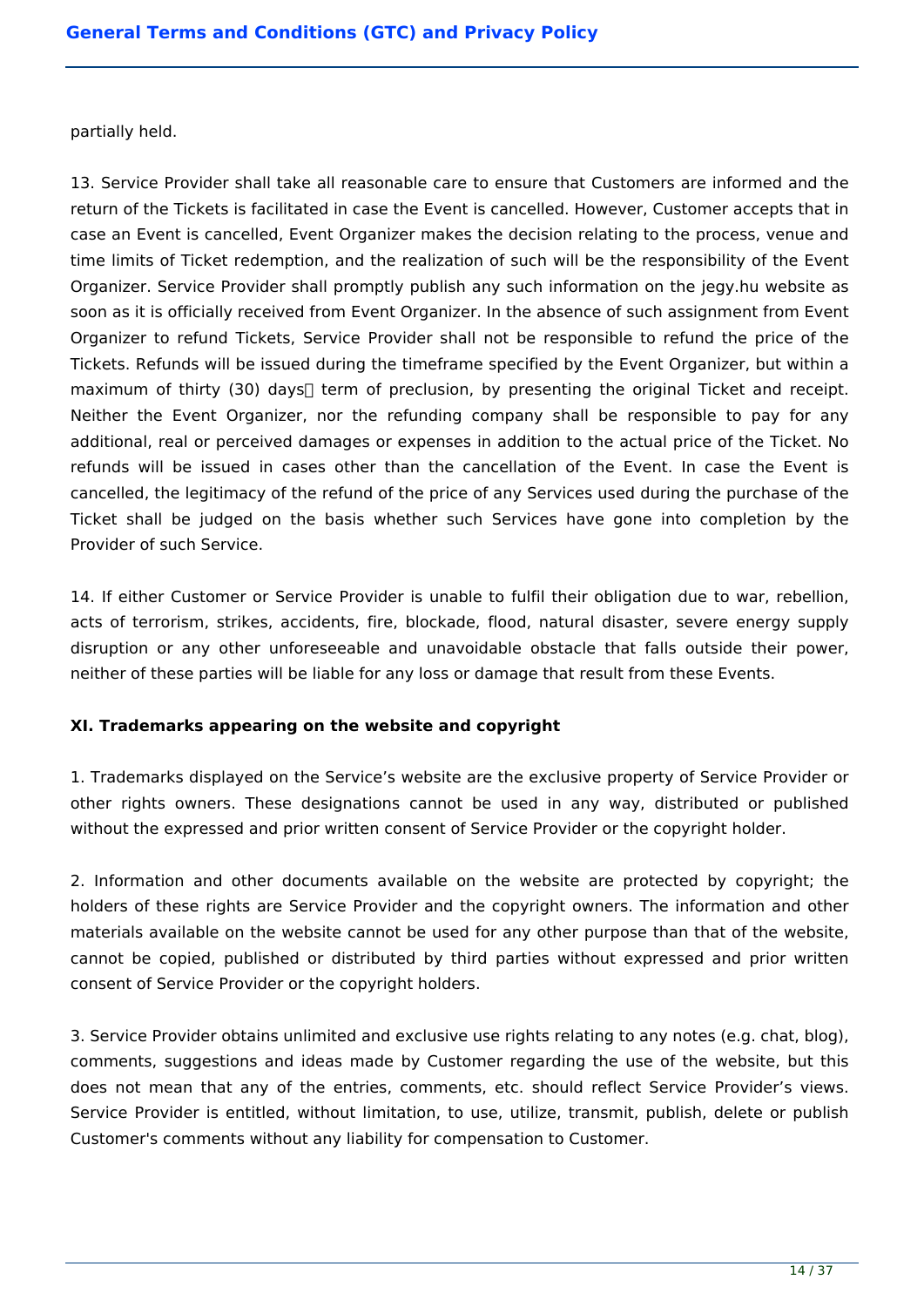### **XII. Complaints Procedure**

1. Details relating to Service Provider's headquarters, location for complaint management, postal address, e-mail address, website and phone number of its Customer Services can be found in Annex 1 of these GTC.

2. Customer may notify Service Provider of any complaints regarding Service Provider's behaviour, actions or failures that is in direct connection with the sales and distribution of the product either in writing or verbally. Service Provider will investigate, and if possible, remedy the verbal complaint immediately. If Customer does not agree with the handling of the complaint or an immediate investigation of the complaint is not possible, Service Provider must immediately record the complaint and its stance relating to the issue and give a copy to the Customer if it was a verbal complaint or if the complaint was made via phone or other electronic communication, Service Provider will send the copy of the complaint at the same time it replies to the complaint in merit.

3. Service Provide shall reply to any written complaint in merit within 30 days after the receipt of such complaint and send its reply to Customer, primarily to the email address provided by Customer. If Service Provider rejects the complaint, reasons should be given. In case the complaint is rejected Service Provider has to inform Customer in writing which authority or arbitration body – depending on the nature of the complaint – can be contacted. Service Provider must provide the postal address of the competent authority or arbitration body relevant to the headquarters of Service Provider.

4. Service Provider is not engaged in public Service activities; therefore it is not subject to the special rules governing such activities (operating specialized customer Services, extended opening times, ability to book appointments, continuous availability, five-minute check-in times, customer protection officer, etc).

### **XIII. Closing provisions**

1. These GTC have been prepared in Hungarian and regarding interpretation they shall be governed by Hungarian Law.

A**nnex 1.**

# **Customer Information**

# **1. Online Ticket sales**

### **2. Searching for performances, browsing**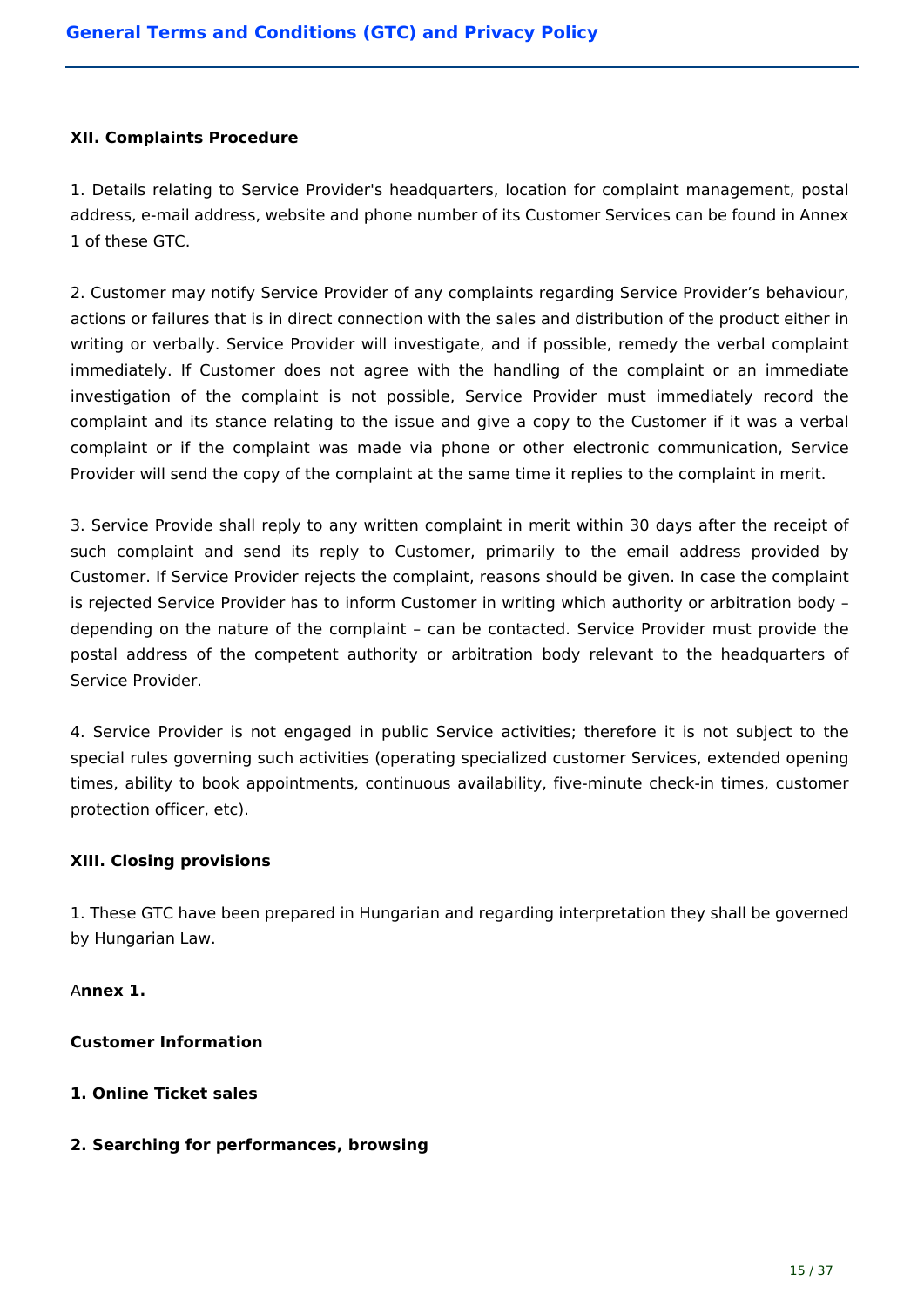### **3. Selecting Tickets**

#### **4. Discounts**

- **5. Using the basket**
- **6. Admin fee**
- **7. Payment**
- **8. Delivery methods**
- **9. Confirmation of the order**
- **10. Errors during payment**
- **11. Requesting invoice in case of card payment**

### **12. Cancelled performances**

## **13. Call centre and online customer services**

#### **1. Online Ticket sales**

On the Ticket sales page, you can get information on the performances connected to our System and any Tickets that can be purchased. You can also choose the Tickets you intend to buy on the auditorium of the chosen venue, which you can instantly buy using your bank card.

### **2. Searching for performances, browsing**

In the search field, please enter desired title (it is enough to enter a word fragment from the title).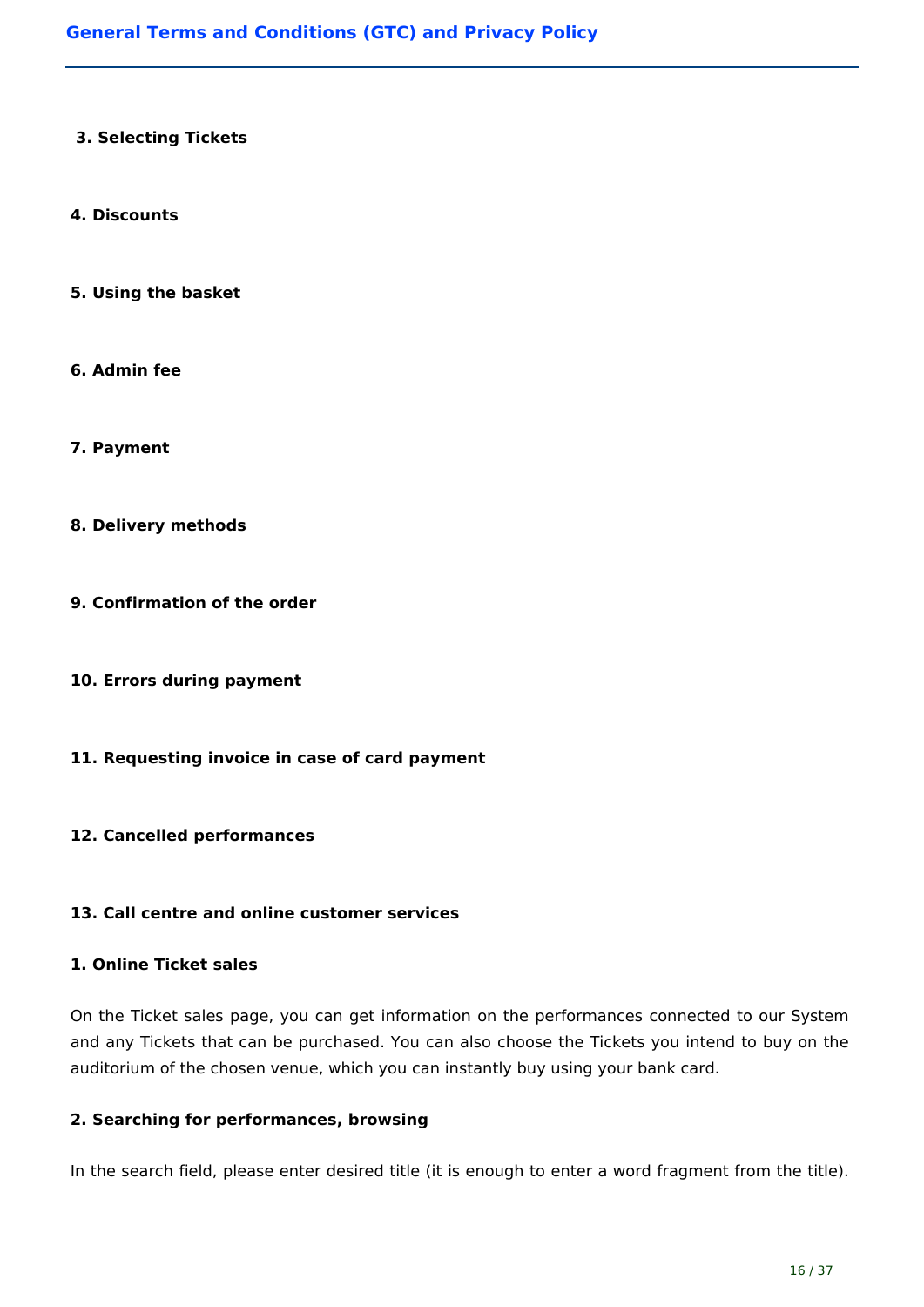After clicking on the "OK" button or pressing the Enter key, you can select the desired performance on the results page. If there is only one performance based on the search word, the detailed information of the performance will be displayed.

More search options:

### Every performance

If the "Every performance" option is chosen, the program lists the performances in chronological order. There are several thousand performances in the System so you can search for performances further in the future using the page turner option located above the list of performances. The town and venue where each performance will take place is indicated next to the date of the given performance. By clicking on the name of the town, the list of all performances in the given town can be seen in chronological order. By clicking on the name of the venue, you can search the list of performances in the venue in chronological order. If you click on the title of the performance, you can see the profile page of the Event with detailed information.

### By town

If you are looking for a performance in a given town, you can use the browse by town option. You can see next to the towns, in brackets, how many Events you can choose from. By clicking on the name of the town, the list of all performances in the given town can be seen in chronological order.

### By venue

Similarly to searching by town, the venues we are offering Tickets for are listed in alphabetical order. You can see next to the name of the venue, in brackets, how many Events you can choose from at the given venue.

### By the title of the performance

In this case the Events in the System are listed in alphabetical order. If you click on the letters on the top of the page, the System lists the performances that start of the given letter. It is indicated next to the title of the performance which town and which venue will show the given performance (both of these are clickable).

### By time

In this menu, a calendar will be displayed. Above the calendar next to the name of the month you can go forwards and backwards in time using the  $\lt$  and  $\gt$  arrows. Months earlier than the current month cannot be displayed. If you click on a date, the list of performances on that date is displayed in chronological order. It is indicated next to the title of the performance where the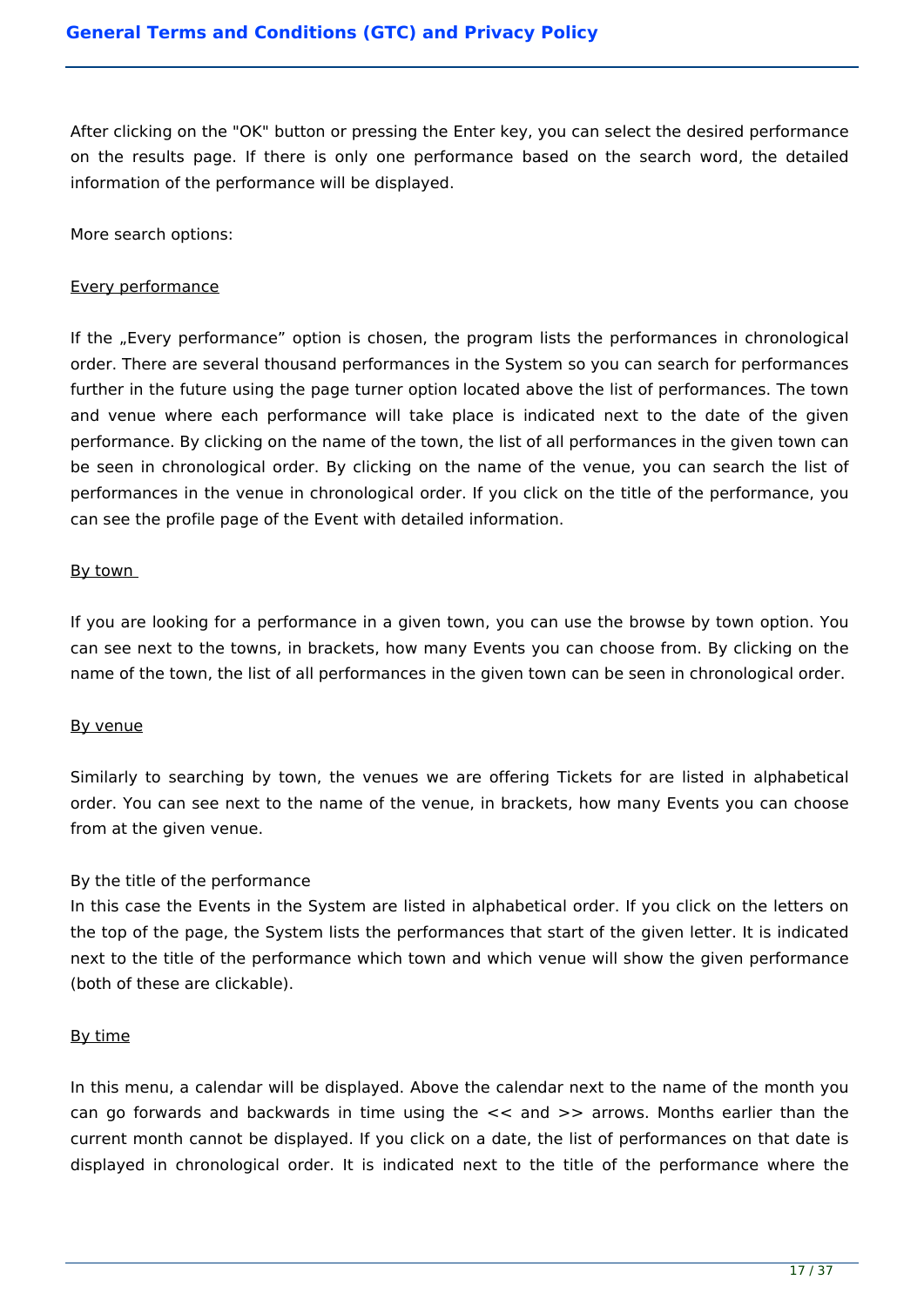performance will be shown.

#### **3. Selecting Tickets**

Please note that to select the Tickets at the auditorium you need to use Adobe Flash Player. If your browser does not display the auditorium and/or sectors, please install the free Adobe Flash Player software.

### Selecting Tickets at the auditorium

In case of performances where the Tickets are for a specific seat in the auditorium, the browser displays the "Buy Tickets" option next to the name of the performance. Clicking this option will display the auditorium or, in case of certain venues, the available sectors.

#### Selecting Tickets by sector

The sectors marked in green still have available Tickets. After selecting the sector, the auditorium of the chosen sector will be displayed while the sector's view in the lower right corner will still be displayed in miniature. Here you can still see which sectors still have available Tickets (green), which sectors no longer have Tickets (red) and which sector is chosen (grey). The floor plan of the chosen auditorium can be zoomed in/out and can be adjusted using the direction buttons. If you decide that you do not want to buy Tickets from the selected sector, you can return to the sector view by clicking on the small picture of the sector or the "Sectors" button displayed in the bottom left area.

### Selecting a place

If the auditorium has no sectors or if you have already selected the desired sector, you will see the detailed picture of the auditorium. Here you can see and select the Tickets available (marked in green) for the seats you select want. If you place your cursor on the seat, you can see the current Ticket and seat information in the pop-up text window. If you click on the selected seats, their colour will turn to grey and the Ticket will appear in your basket. After putting the Tickets in the basket, you have 20 minutes to buy your Tickets. The remaining time is indicated by a clock in the top left section of the floor plan. You can put further Tickets in your basket before 20 minutes run out. To deselect the Ticket on the floor plan click on the seat again. If you do not wish to place further Tickets in the basket, click on the "Basket" button under the picture of the floor plan. If you are browsing at another area of the website, you can always return to the basket by clicking on the basket icon located at the top right corner and view which Tickets have been placed in the basket already.

Buying Tickets for performances with first come basis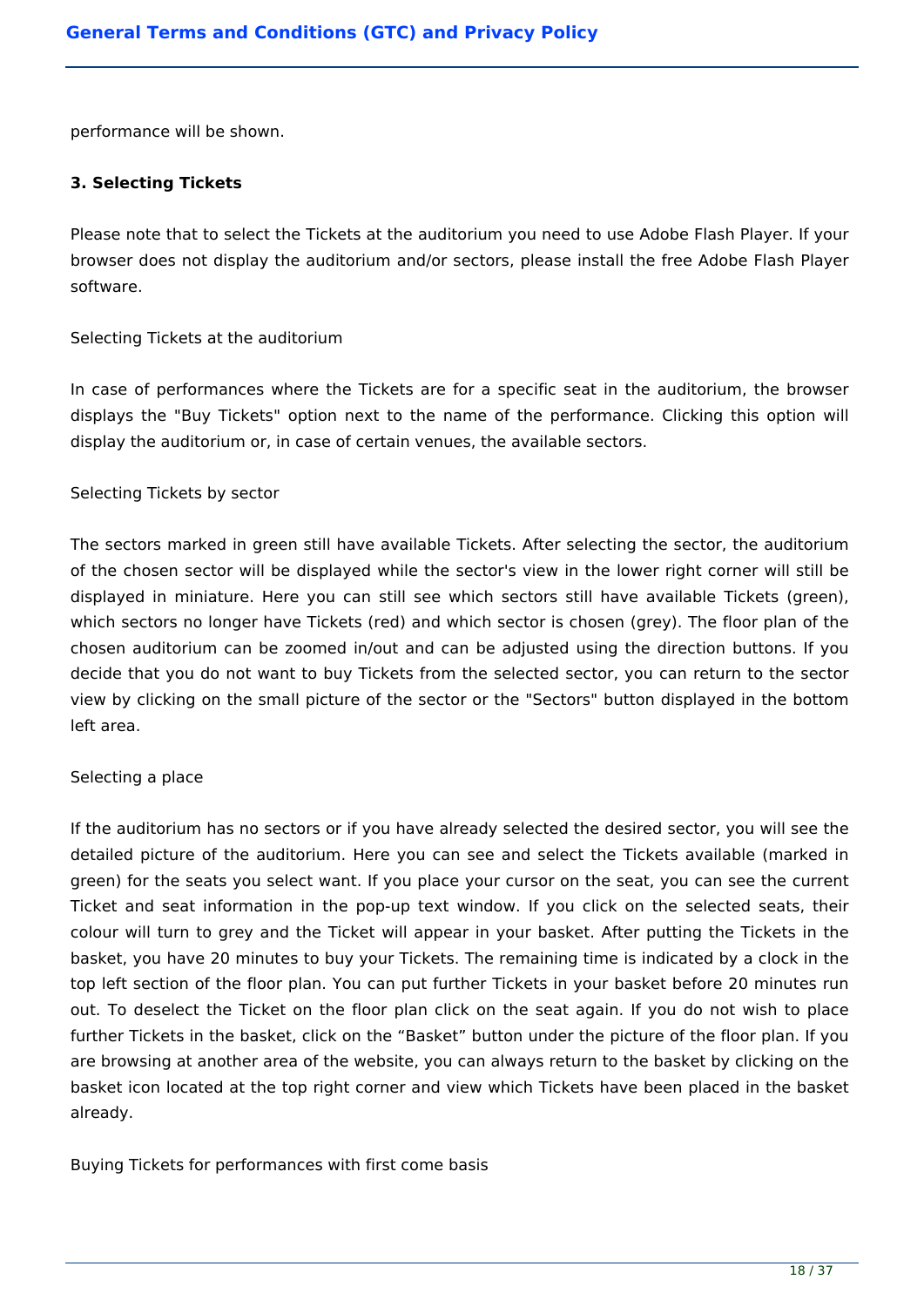If the auditorium has no numbered seats - which means that guests can have seats at first come first served basis - the text "Best Ticket" will be displayed in the list next to the title of the performance. To place Tickets in your basket you need to select the number of Tickets you need: the maximum number of Tickets that can be selected is 10.

#### Sold out Tickets

If the text "Sold out" or "Please contact the venue" is displayed by the title of the performance, unfortunately our online System has no more Tickets available for the performance.

### **4. Discounts**

Organizer of the Event may give discounts from the Ticket price. You can select the discount in the discount window in the Basket tab; the System automatically applies the discount to the Ticket. Discount will be applied to each Ticket separately. In case of certain venues - for example during a special period - discounts will be automatic. Please check the price of the Ticket before payment is made as it is not possible to return the Tickets or apply any discount retrospectively after the order has been placed. Please note that if it is found that any discount is used unlawfully, persons using the Ticket unlawfully will be required to pay the full price of the Ticket at the venue.

### **5. Using the basket**

You can see the selected Tickets in your basket. The title of the performance, the venue, time and the selected seats (or sectors, if available) are also displayed. In addition to the detailed information regarding the Ticket, you can also see the price of the Ticket and the handling fee, along with the sum of the two. The total amount to be paid is displayed under the Tickets. Please review your basket carefully before clicking on the payment button! Tickets can be neither replaced, nor refunded! If you want to delete a Ticket from the basket, click the "Delete" button on the left side of the Ticket. If you would like to delete all the Tickets in the basket, click the "All" button in the top left under the "Delete" button.

### **6. Handling fee**

2%+200Ft

### **7. Payment**

You can pay by card via the Service provided by OTP Bank on our payment page. All customer data are handled according to international standards, by secure, 128-bit SSL encryption.

Cards suitable for carrying out transactions: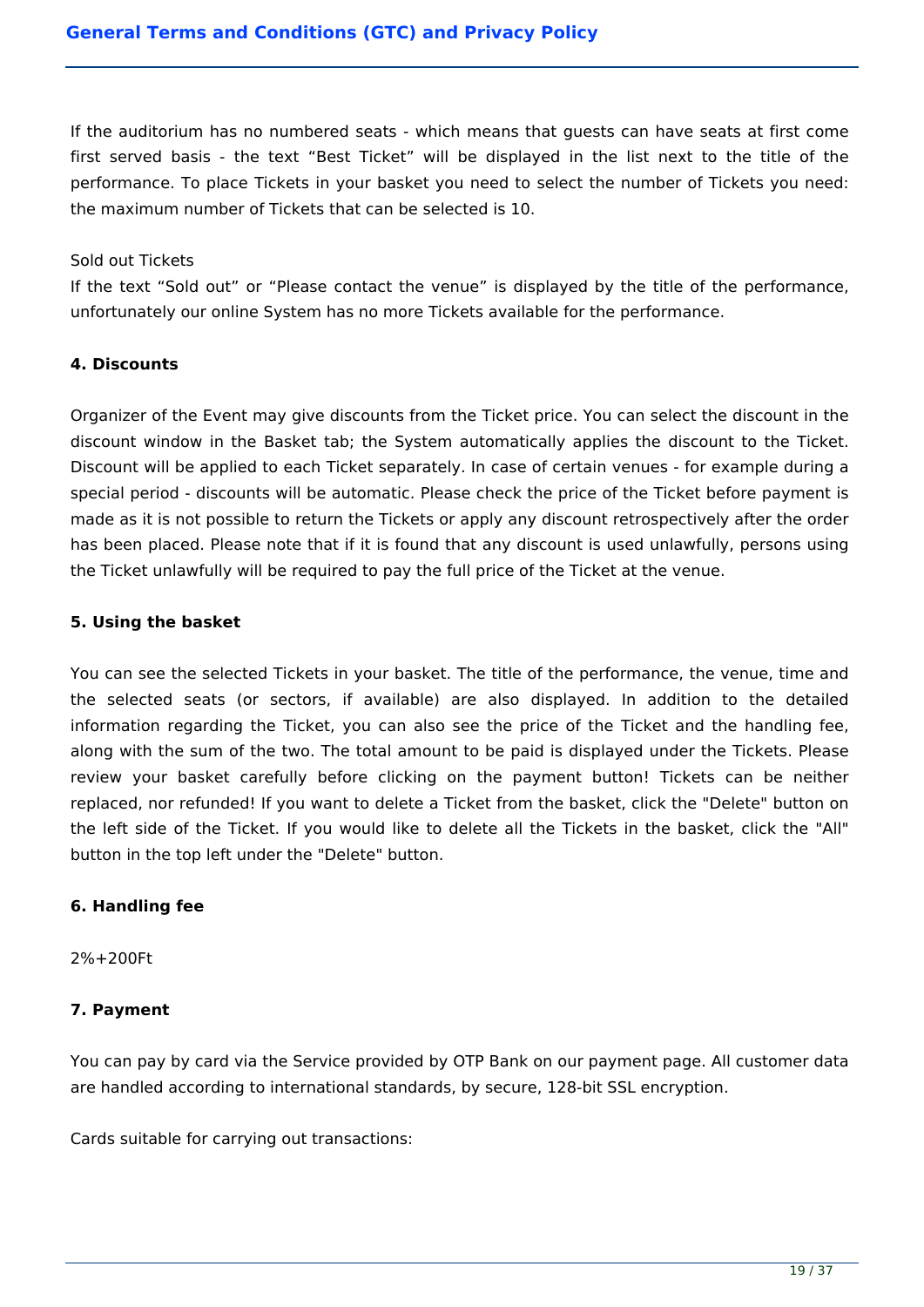- •Visa: (embossed)
- •MasterCard: (embossed)
- •American Express: (embossed)

•Electron: (non-embossed) In case of these cards the issuing bank decides if the card can be used in online transactions. If the issuing bank allows the use of the card for online transactions, you can use make payments in our online shop. Please contact the issuing bank for further information. Cards issued by OTP Bank are acceptable.

•Maestro: Maestro cards issued by all banks are acceptable. The condition of acceptance is that the issuing bank has to support e-commerce transactions of Maestro cards. Please contact your bank for further information.

If the card number only consists of 10 digits, please type in the sequence 675761 first, followed by 10 digits on your card.

Please click on the "Payment" button after selecting the method of delivery. You are redirected to the payment page, where you have to enter information necessary for card payment and in case of home delivery, the delivery address. Please fill out the sheets carefully. All fields are required.

Please note the following when entering details for your card:

Cardholder's name: Here give the cardholder's name indicated on the card.

Card number: Enter the 16-digit number given on the card, without breaks and hyphens. If you are using an OTP Maestro card that has a card number consisting of 10 digits, please type in the sequence 675761 first, followed by 10 digits on your card. Please note that the card number is not the same as the bank account number!

Expiry date: The expiry date is indicated on the card in a month/year format (e.g. 10/09 - October 2009). Please select your card's expiry date from the drop-down menu.

Verification code: Also known as CVC2. Embossed cards (Visa Classic, MasterCard and American Express) always have a verification code. Other cards may also contain it. The verification code is the last 3 digits of the number sequence on the back of the card, above/below/next to the card holder's signature. If your card has a verification code, please provide it at the time of payment.

If the transaction was successful, the System will notify you within 5-10 seconds after you click the "Pay" button. The System sends an automatic email to the email address provided in the login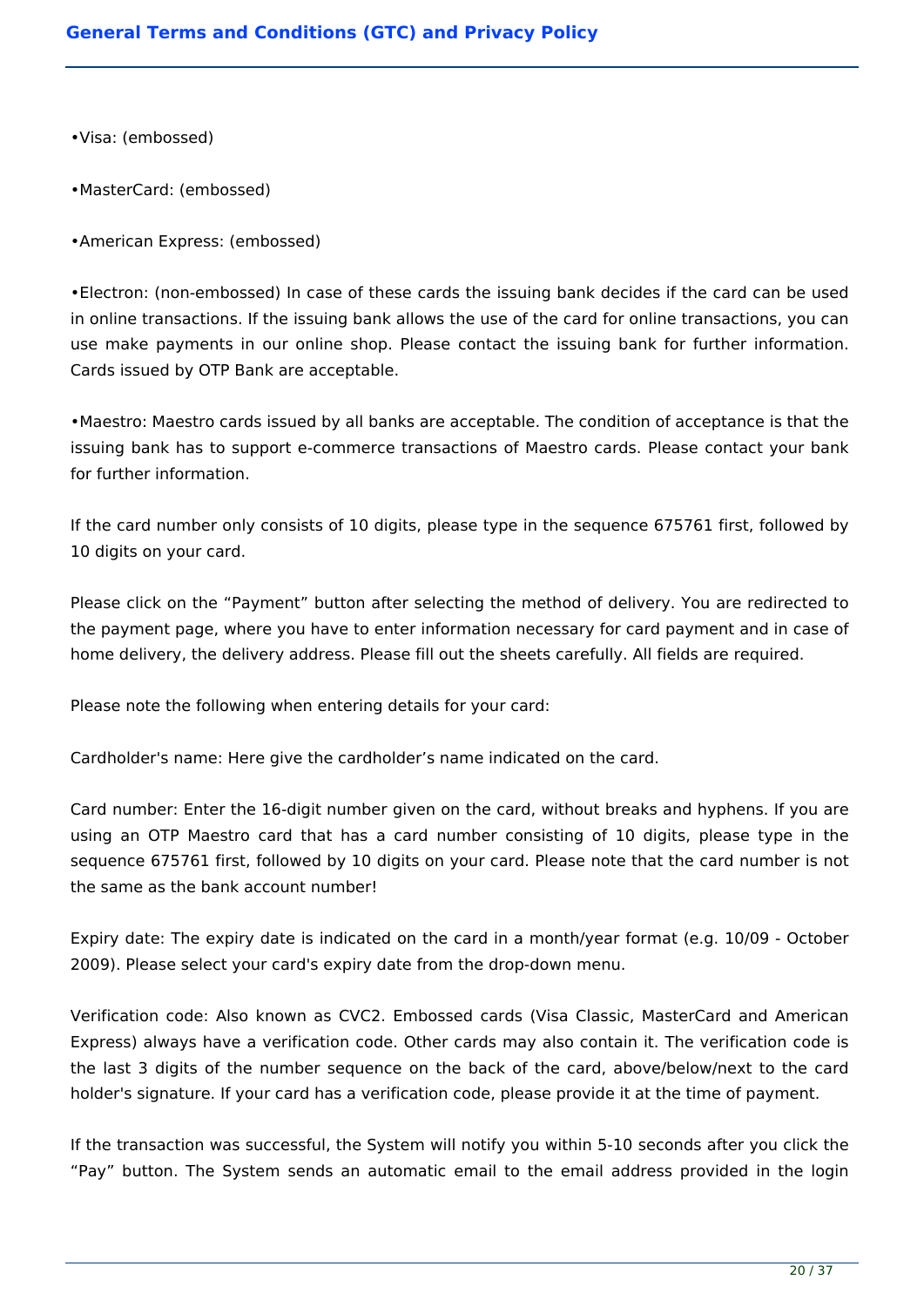information, which gives information on the purchased Tickets. Sometimes due to banking errors or problems with the card the payment process may last for 2-5 minutes or the bank may terminate or reject the transaction. In case of any error during the transaction, please contact our Customer Service (+36-1-266-0000). Please do not restart the transaction, as it is possible that the transaction has completed but confirmation and notification from the bank is delayed!

## **8. Receiving the Tickets, delivery methods**

Only delivery methods available for the Tickets you have chosen and placed in the basket will become active. If a method of delivery is inactive, it is not available for the selected Ticket.

Please note that certain venues may allow different delivery methods during online Ticket sales!

### Electronic voucher

If electronic voucher is selected, a confirmation email will be sent to the provided email address following payment. The email will contain the detailed description of the purchased Tickets and a voucher code (in the format: name1234). Please print this email. You will need to present the printed email to receive the Tickets at the venue's box office on the day of the performance.

### PDF voucher

The PDF voucher is used similarly to the electronic voucher. In this case, according to the request of the Event Organizer, a PDF document is sent to the specified email address. To open the PDF document you will need Adobe Reader which can be downloaded free of charge. Please print the PDF file, take it to the performance and present it at the box office of the venue. You will receive your Tickets when the theatre verifies the codes on the voucher.

### E Ticket

The e Ticket will also be sent in an email. Please print the PDF document for each purchased Ticket. To open the PDF document you will need Adobe Reader which can be downloaded free of charge. The e Ticket is a complete e Ticket. The numbers and barcode on the e Ticket contains all the information about your order. The Ticket can be identified with the help of these so there is no need for other safety feature. The barcode is electronically checked at the entry to the Event. Please note that the e Ticket is valid on its own and gives entry to the Event. Under no circumstances should you allow any unauthorized person to make a copy of your e Ticket. Since the barcode reader will not see any difference between the original and the copied barcode, the firstly read e Ticket will be accepted as original. All other e Tickets with same barcode will be considered to be a copied, hence invalid Ticket.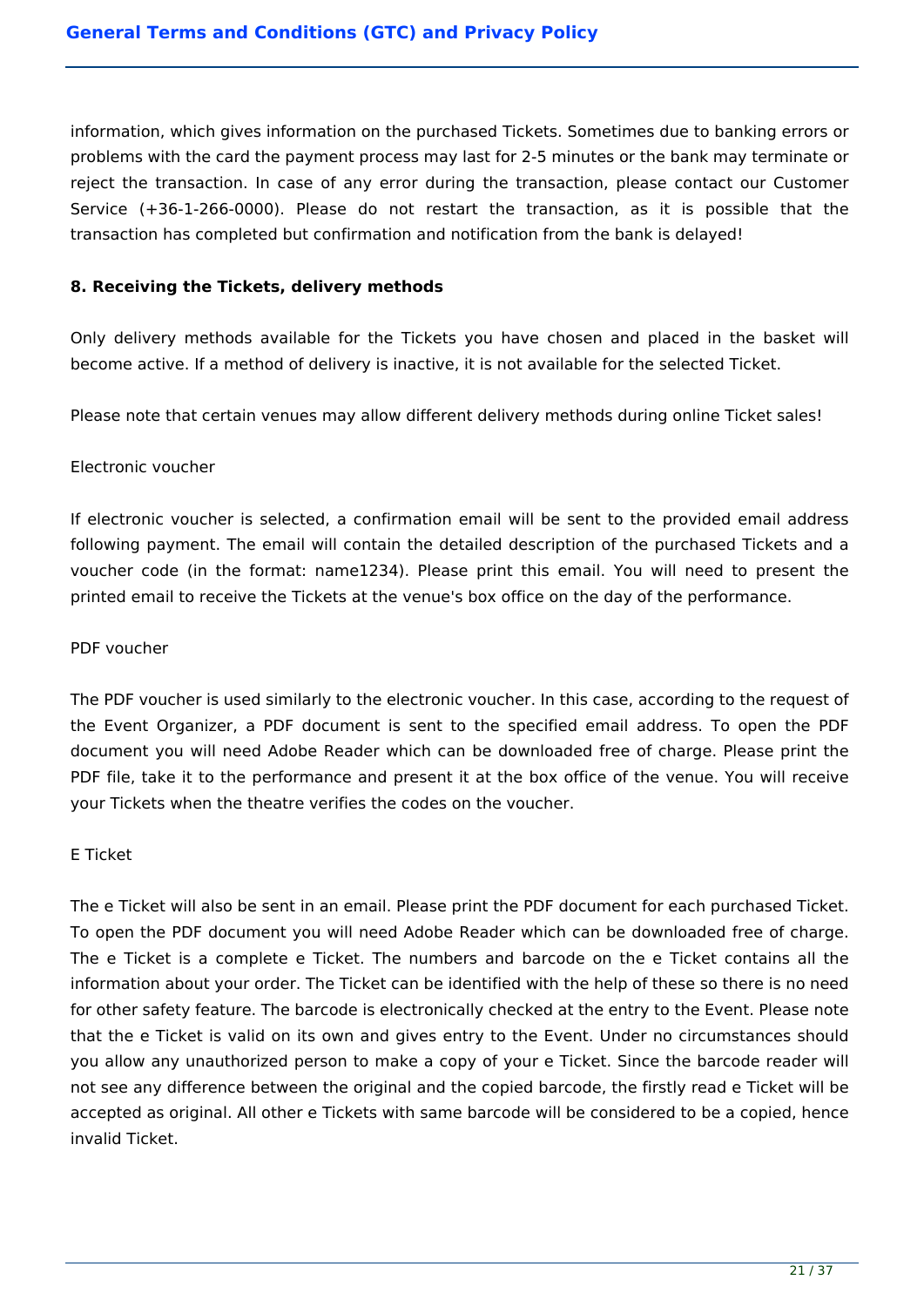#### **9. Confirmation of order**

The System sends an automatic email of the successful transaction. If you do not receive this confirmation email within 1 hour, please do not start a new transaction but contact us by calling +36 1-266-0000 or emailing to interticket@interticket.hu. On request the confirmation email will be sent to the email address again. The success of the transaction does not depend on sending the confirmation email. It might be caused by a communication error if you do not receive the confirmation email. Please contact customer Services!

### **10. Errors during payment**

In case of errors during the payment process please contact Customer Services by calling  $+36$ 1-266-0000. Please do not repeat the transaction!

### **11. Requesting invoice in case of card payment**

An electronic invoice is automatically created for the name of the customer given at login and sent by email. If you need an invoice created for a different name or for a company, please tick "Invoice for different name" and provide details. If you forgot to request an invoice for a different name during the order or this was not possible to tick the "Invoice for different name" checkbox, please send us an email to interticket@interticket.hu. Please provide the serial number of the e Ticket (ITE...) and the billing data. Your invoice will be sent by email.

### **12. Cancelled performances**

We will do our best to inform you if an Event is cancelled and facilitate Ticket returns. However, please note that Organizer of the Event makes the decision relating to the process, venue and time limits of Ticket returns and the realization of such will also be the responsibility of the Organizer. We will publish information on how to return Tickets at the jegy.hu website and you will be notified via the phone number or email address provided at the time of order on how to return the Tickets or on how the Tickets can be used once the organizer of the Event provides these details to us. Handling fee will be refunded only if the Event is fully cancelled. If the Organizers announce a change of time or change of performance as allowed by their right, the Event will not be considered as cancelled.

Handling fee is the administrative fee connected to the use of the online System of Ticket sales. This is not part of the price of the Ticket. When you initiate Ticket purchase, either online or by phone, and successfully carry out the transaction, you are using the System. InterTicket provides the Services for purchasing Tickets and not the performance.

#### **13. Call center and online Customer services**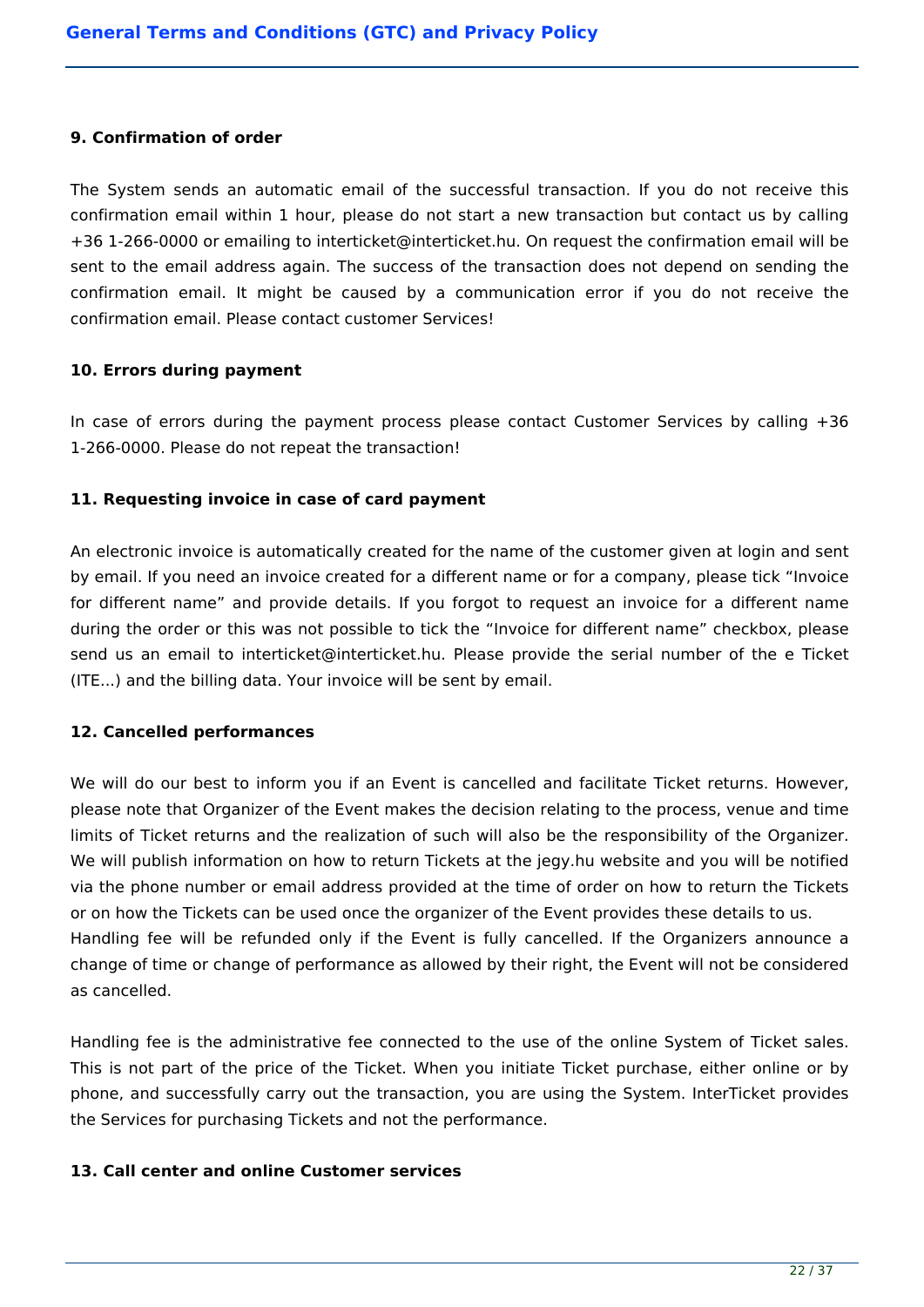If you experience any problems or have any questions in connection with the purchase, you can contact Customer services:

Weekdays between 9am and 5pm: +36-1-266-0000

Email address: interticket@interticket.hu

We are unable to check emails at weekends, during bank holidays and public holidays. The on call number can only be contacted during bank holidays and public holidays if you have not received confirmation for the same day or if the inline purchase was not successful. The on call number is available between  $10$ am and  $7$ pm on  $+36-30-29-29-253$ .

#### **Annex 2.**

### **Sample declaration for withdrawal and cancellation**

*(Please only use this form if you intend to cancel or withdraw from the contract if you have purchased a Ticket that is not for a specific time or if you purchased any other product, not a Ticket.)*

"Addressee: InterTicket Kft. 1146 Budapest, Hungária krt. 179-187.

e mail: interticket@interticket.hu

I/We, the undersigned declare that I/we wish to exercise my/our right of withdrawal/cancellation relating to the contract for the purchase of the following Product(s) or Services:

Date of contract/date of receipt:

Code of the electronic Ticket (only in case of Ticket purchase):

I declare under penalty of perjury that I have not used the Ticket. (only in case of Ticket purchase)

Name of Customer(s):

Address of Customer(s):

Signature of Customer(s): (only in case of declaration in paper format)

Date:"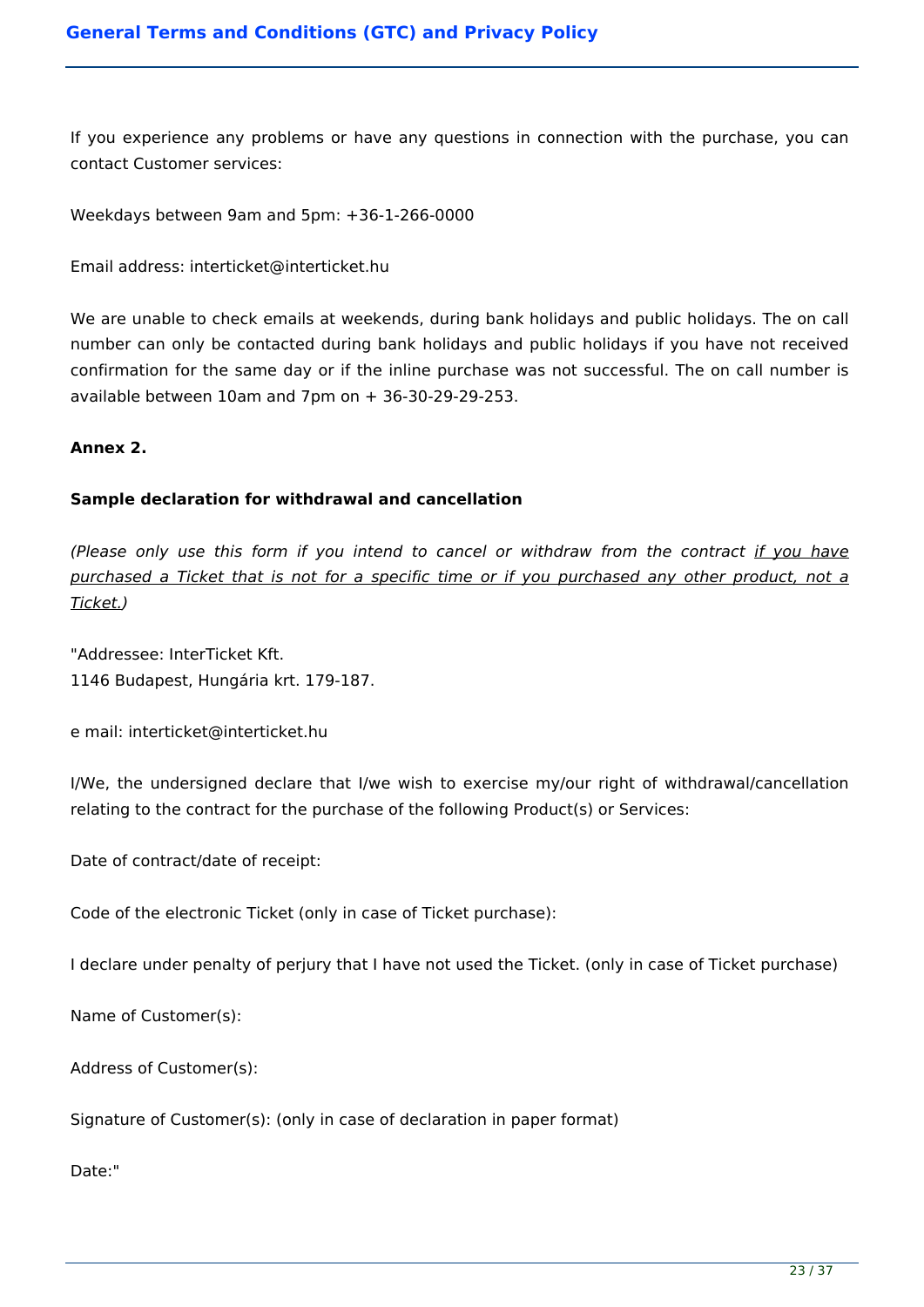**Annex 3.** 

## **Information on Withdrawal/Cancellation**

## **1. Right of Withdrawal/Cancellation**

If you bought Tickets that are not for a specific time (for example museum Tickets that can be used any time, etc) or other items (e.g. books, publishing, merchandising products, etc) you have the right to withdraw from the contact within 14 days without any justification. The cancellation/withdrawal period ends with the end of the 14th day from the date of conclusion of the contract or if you purchased other products than Tickets, this period ends with the end of the 14th day from the day the product was taken over by you or any person other than the courier you have specified.

If you wish to exercise your right to withdraw from/cancel the contract, please return a clear statement with your intention to withdraw from/cancel the contract to the following address: InterTicket Kft., headquarters: 1146 Budapest, Hungária krt. 179-187., phone: +36-1-266-0000, email: interticket@interticket.hu (for example by post, fax or email). You can use the sample declaration of withdrawal/cancellation included in Annex 2 of this document. Your cancellation/withdrawal will be considered as done within the deadline if you send your declaration of withdrawal/cancellation before the deadline specified above.

### **The effects of Withdrawal/Cancellation**

If you withdraw from the contract, we will immediately but no later than 14 (fourteen) days following the receipt of notification regarding cancellation or withdrawal refund the total amount paid by you, including postage (with the exception of any additional fees that arose as the result of you requesting a different courier method to the normal, cheapest option offered by us).The amount due will be repaid to you using the same payment method you used during the purchase unless you specifically request a different method; you shall not be liable to pay any extra charge in case of such refund.

In case of contracts regarding the purchase of products, you have to return the item without any delay, but within 14 days, the latest following the notification of withdrawal.The deadline will be considered as kept if the product is sent before the end of the 14-day period. We are entitled to withhold payment until we receive the product or until it is undoubtedly proven that it has been returned by you: the earlier time of the two will have to be taken into account. The direct cost of returning the product will be borne by you.

You will only be responsible for any loss of value if it resulted from any use over the use to determine the nature, characteristics and functionality of the product.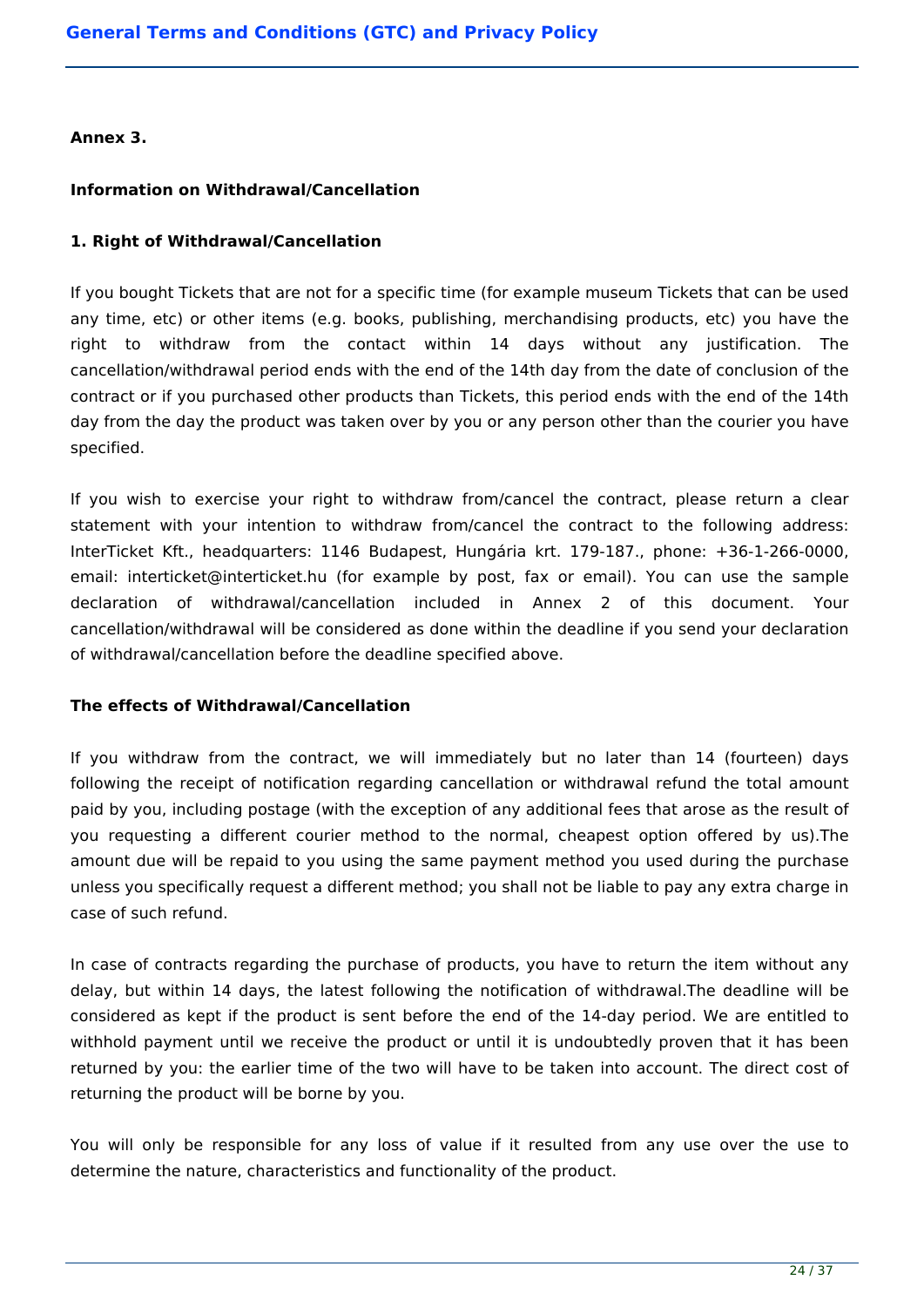### **Annex 4.**

## **Information on liability for defects, product warranty**

### **1. Liability for defects**

When can you use your right for liability for defects?

You can enforce liability claims, according to the rules of the Civil Code of Hungary, against the company in case of defective performance by the Service Provider.

What are you entitled to based on your claim on liability for defects?

You are entitled to submit the following claims, of your choice, based on liability for defects:

You can ask for repair or replacement, except if the claim of your choice is either impossible to fulfil or would cause disproportionate expense for the company. If you did not or could not ask for repair or replacement, you can request that the price is proportionally reduced or you can attempt to resolve the issue at the expense of the company or have it resolved by others, or – as a last resort – you may withdraw from the contract. You may revert from your choice of claim to another, but you will be responsible for any relevant costs unless it was justified or if the company gave grounds to such.

What is the deadline to exercise your right for liability for defects?

You must report the defect immediately after its discovery, but no later than 2 months after its discovery. However, please note that you will not be entitled to exercise your right for liability for defects following the 2-year deadline following the completion of the contract.

Against whom can you assert your claim for liability for defects? You can assert your claim for liability for defects against the company.

Are there any other conditions relating to exercising your right for liability for defects?

There are no other conditions other than reporting the defect within 6 months following the completion of the contract if you prove that the product or Service was provided by InterTicket Ltd. However, after 6 months following the completion of the contract you have to prove that the defect you discovered was already present at the time of the completion of the contract.

# **2. Product Warranty**

When can you use your right for product warranty? In case of defects of goods (products) you can exercise your right either for liability for defects or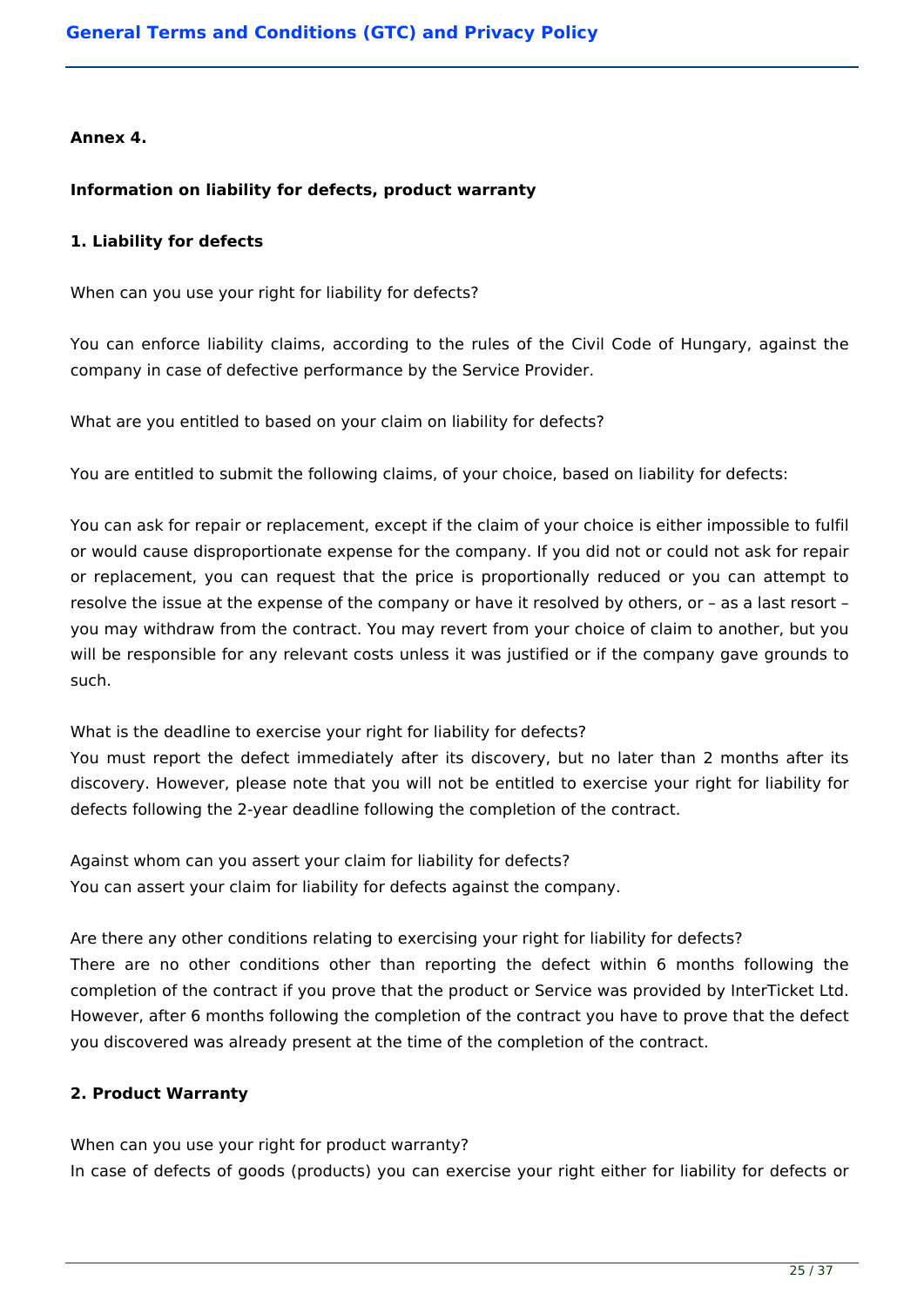product warranty at your discretion.

What are you entitled to based on your claim on product warranty? As a claim under your right for product warranty you can only request repair or replacement of the defective product.

In what case would a product be considered as defective?

The product is considered defective if it does not meet the conditions regarding quality effective at the time of it being placed on the market or if it does not meet the characteristics advertised in the specification given by the manufacturer.

What is the deadline to exercise your right on product warranty?

You may exercise your right for product warranty within 2 years after the time the manufacturer places the product on the market. After this time, you will lose this right.

Against whom can you assert your claim and are there any other conditions relating to exercising your right on product warranty?

You can only exercise your right for product warranty against the product's manufacturer or distributor. It is your responsibility to prove the product's defectiveness in case you intend to exercise your right for product warranty.

When will the manufacturer (distributor) be exempt from its liability for provide product warranty?

Manufacturer (distributor) will only be exempt from its liability for product warranty if it can prove that:

- the product was not manufactured or distributed as part of its business activity, or
- the defect was not recognizable at the time of distribution with scientific or technical knowledge, or
- if the defect results from meeting compulsory conditions or certain acts or provisions.

For exemption manufacturer (distributor) needs to prove only one of the above conditions.

Please note that you are not allowed to claim for liability for defects or product warranty for the same defect, at the same time. However, if you have successfully exercised your right for liability for defects, you are entitled to exercise your right against the manufacturer in relation to the replaced product or replaced part.

#### **Annex 5.**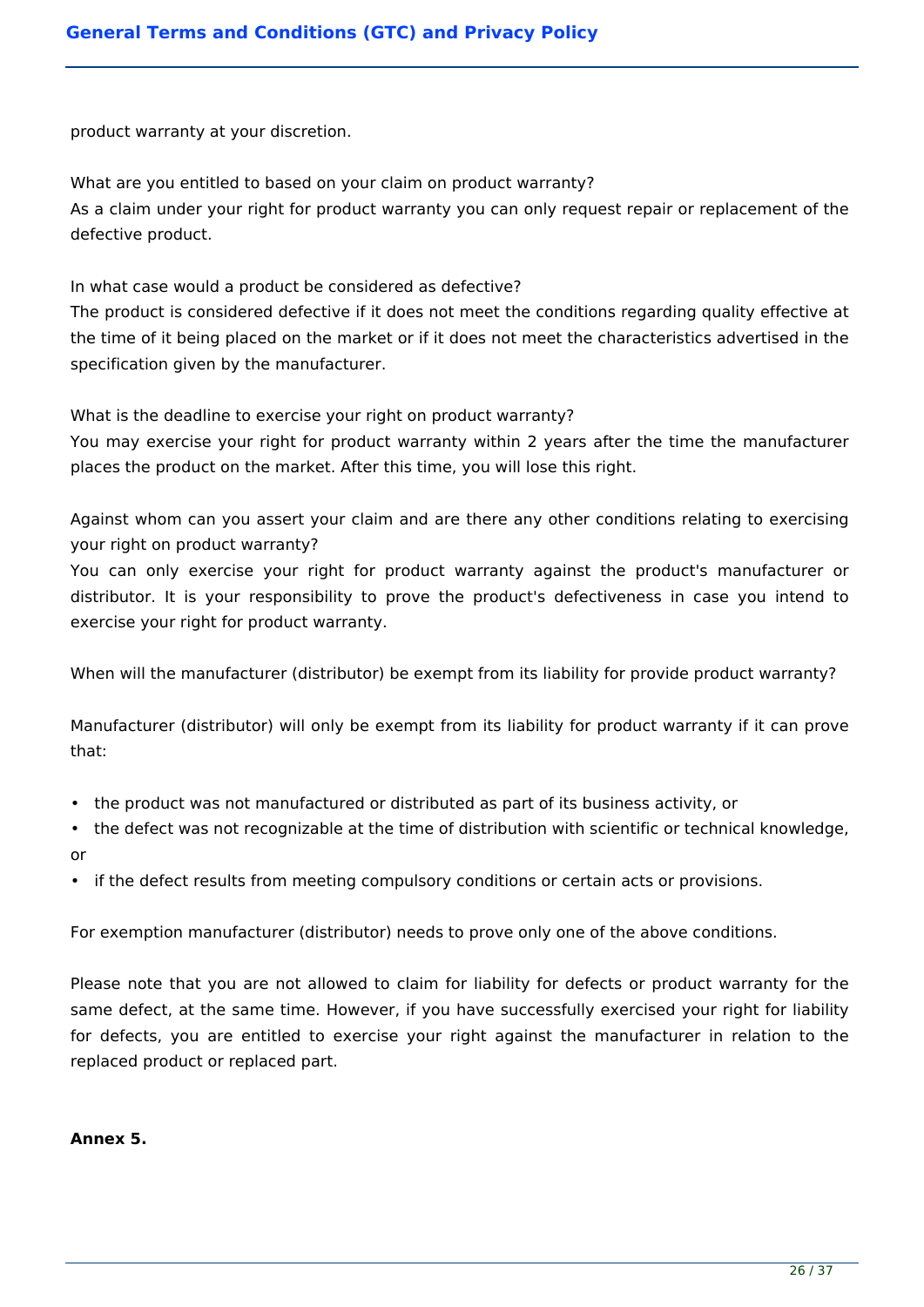### **Privacy Policy**

## **I. Data Controller (Service Provider)**

| <b>Service Provider's Name:</b>          | InterTicket Ltd.                                      |
|------------------------------------------|-------------------------------------------------------|
| <b>Headquarters and postal address:</b>  | 1139 Budapest, Váci út 99., Balance Building 6.emelet |
| <b>Registration Authority:</b>           | Metropolitan Court acting as Registry Court           |
| <b>Company Registration Number:</b>      | Cg. 01-09-736766                                      |
| Tax number:                              | 10384709-2-42                                         |
| <b>E-mail address:</b>                   | interticket@interticket.hu                            |
| Website:                                 | www.jegy.hu                                           |
| <b>Call Centre:</b>                      | $+36-1-266-0000$                                      |
| <b>Customer Service e-mail address:</b>  | interticket@interticket.hu                            |
| Location and contact for                 | 1139 Budapest, Váci út 99., Balance Building 6.emelet |
| <b>Complaints:</b>                       | $+36-1-266-0000$                                      |
|                                          | interticket@interticket.hu                            |
|                                          | Weekdays between 10am and 3pm                         |
| <b>Name of Data storage provider:</b>    | T-Systems Adatpark                                    |
| <b>Address of Data storage provider:</b> | H-1087 Budapest, Asztalos Sándor u. 13                |

**Data Protection Registration Nr** NAIH 54216/2012.

# **II. Privacy policy employed by the Company**

1. Service Provider as manager of the data assumes an obligation that all data management relating to its activities complies with the provisions of this Privacy Policy and the relevant rules and regulations.

2. Service Provider reserves the right to change the policy from time to time. Any such changes will be posted on the website at least eight (8) days prior to it becoming effective so that Customer is informed of any changes. Customer's continued use of this Service shall constitute their acceptance of any revised privacy policy.

3. Service Provider is committed to protecting Customers' privacy, considers it of paramount importance to respect Customers' right of informational self determination. Service Provider treats personal data confidentially and uses industry standard efforts to safeguard the confidentiality of data.

4. Service Provider's Privacy Policy is in accordance with the current data protection legislation,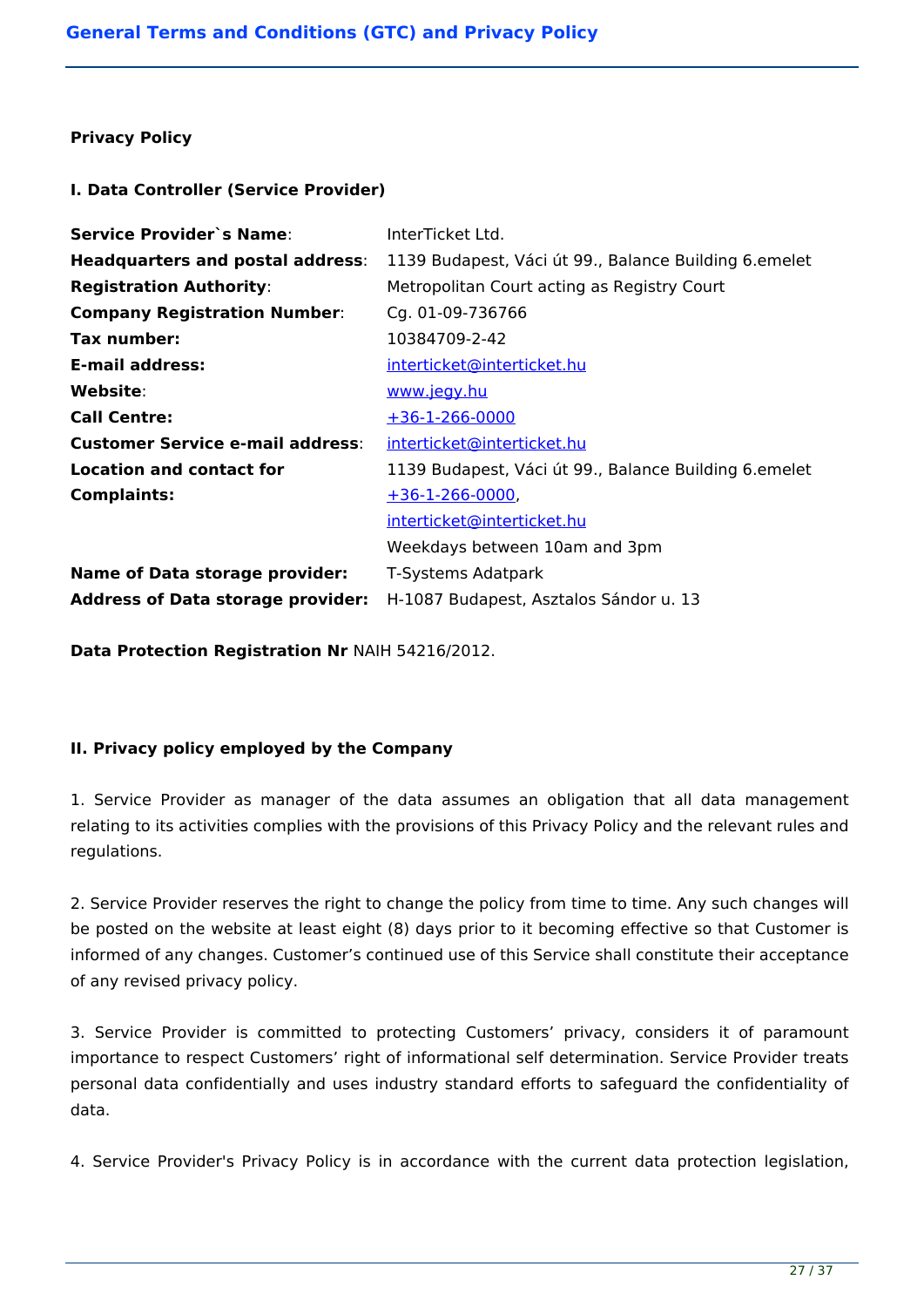thus especially with the following:

• Act CXII of 2011 on the Right of Informational Self Determination and on Freedom of Information (hereinafter referred to as Privacy Act);

• Act CVIII of 2001 on Certain Aspects of Electronic Commerce and Information Society Services (E Commerce Act);

• Act XLVIII of 2008 on the Basic Requirements and Certain Restrictions of Commercial Advertising Activities (Business Advertising Act).

5. Service Provider will only use personal information indispensable to provide the Services requested with the consent of those involved.

6. The Company is committed that before collecting, recording or managing any personal data of its Customers it will publish clear, soliciting Customers' attention and unambiguous statements which informs Customers of the ways data is recorded, their purpose and principles. In addition, in cases when recording, including or handling any data is not made compulsory by some rule or regulation, Company will inform Customers that providing information is voluntary. If providing personal data is compulsory by law, the relevant rules and regulations must also be indicated. Those involved must also be informed of the purposes of data collection and of whom the data will be managed and used by.

7. If the Company intends to use the provided personal data for any other purposes than it was originally provided for, Company must inform Customer and obtain Customer's express, prior consent and make it possible for Customer to prohibit such use.

8. Service Provider will comply with all restrictions specified by the relevant rules and regulations when collecting, recording or managing any personal data and will provide information of its activities, if so required by any persons affected, by email. The Company undertakes that it shall not enforce any sanctions against Customers who refuses to disclose information if it is not compulsory.

# **III. Legal basis of data processing**

1. Personal data may be processed when the data subject has given their consent or when processing is decreed by law or by a local authority's bye-law, based on authorization conferred by law concerning specific data defined therein for the performance of a task carried out in the public interest. The legal basis of data processing, in accordance with paragraph 1a of Section 5 of Act CXII of 2011 on the Right of Informational Self Determination and on Freedom of Information (Privacy Act), is the voluntary consent of the data subject and those included in Section 13 of Act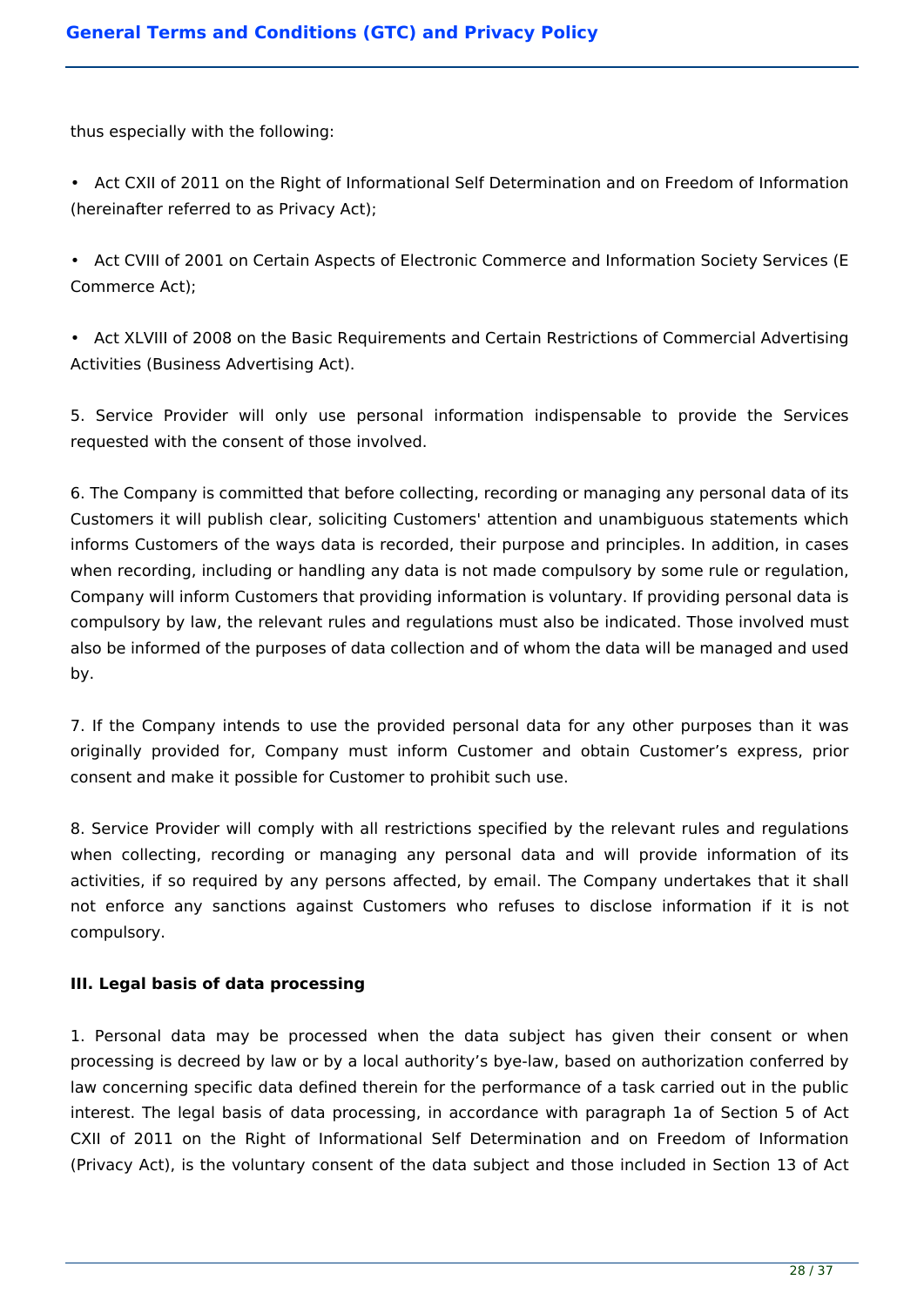CVIII of 2001 on Certain Aspects of Electronic Commerce and Information Society Services.

2. Where personal data is recorded under the data subject's consent, the controller shall – unless otherwise provided for by law – be able to process the data recorded where this is necessary:

a) for compliance with a legal obligation pertaining to the controller, or

b) for the purposes of legitimate interests pursued by the controller or by a third party, if enforcing these interests is considered proportionate to the limitation of the right for the protection of personal data, without the data subject's further consent, or after the data subject having withdrawn his consent.

# **IV. Purpose of data processing, scope of processed data, time limit of data processing and those entitled to access data**

1. Data processing of Service Provider's Services are based on voluntary consent but in certain cases the processing, storing, transferring of a certain scope of data is compulsory by law. Service Provider shall not use personal data for purposes other than specified.

## 2. Purchasing Tickets and other products

Data processing is based on Customer's voluntary consent which, in case of purchasing Tickets, is needed to use the website's Ticket sales Service. The declaration contains the Customer's expressed consent for the use of their personal details provided during the use of the website. The legal basis of data processing, in accordance with paragraph 1a of Section 5 of Act CXII of 2011 on the Right of Informational Self Determination and on Freedom of Information (Privacy Act), is the voluntary consent of the data subject and those included in Paragraph 2 of Section 169 of Act C of 2000 on Accounting.

The purpose of data processing is to provide the Ticket sales Services at the website, such as orders, any relevant Services, documentation of shopping and payment and compliance with the requirements on accounting. Managed data: first and last name, phone number, email address , password entered at pre registration, if delivery is requested the specified delivery address, billing address, transaction number, transaction date and time, contents of receipt, customer number, InterTicket card number, in case of a VAT invoice: name, address and tax number. Time limits for the retention of data is 8 years.

### 3. Registration

If a password is chosen at pre registration, Customers need to provide their details only once and they can check their previous orders. Service Provider will manage the given details until the Customer prohibits such use by opting out. Data that may be provided the Customer: email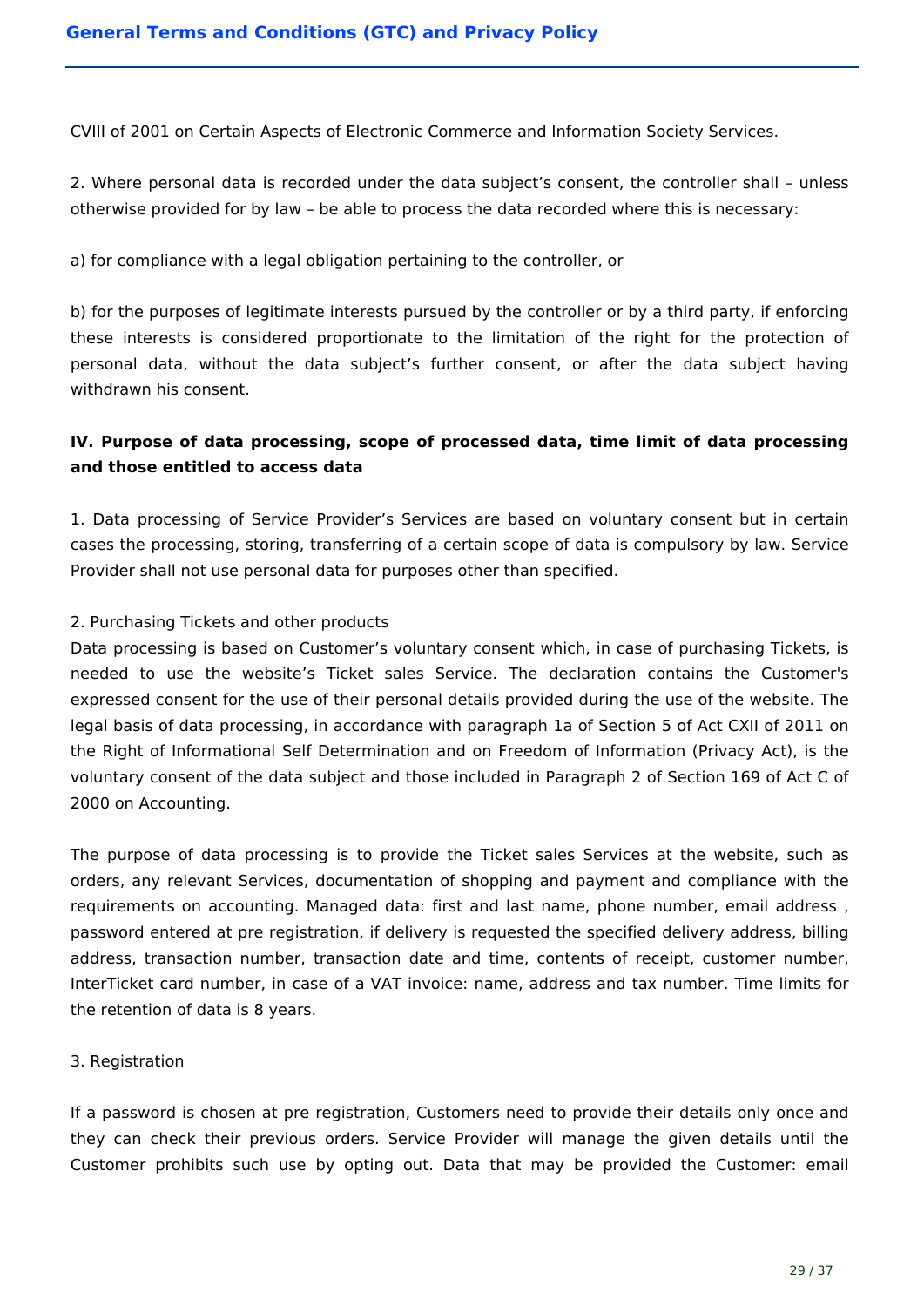address, phone number, name, place of residence, address, place and time of birth, product category used in Customer's orders, date of purchase, payment methods used by Customer, amounts of purchases made by Customer.

#### 4. Cookies

In order to provide a tailored Service, the Company places a small data packet (so called cookie) in Customer's computer. A cookie is designed to ensure that the website functions at the highest possible level to enhance user experience. By visiting the website and using its features you consent to storing the said cookies on your computer and to having these cookies accessed by the manager of the data. Cookies are generally stored for 30 days, however, by setting your browser you can prevent activities related to cookies. However, please note that in this case, without the use of cookies, you may be unable to use certain features of the website.

#### 5. Other data management

We provide information on data management not specified in this document at the time of the registration of such data. Please note that the court, prosecutor, investigating authority, offense authority, administrative authority, the data protection commissioner, as well as other bodies under the authorization of the legislation may request the manager of the data to provide information, provide and transfer data, and provide documents. Service Provider shall only disclose personal information to the authorities – if the authority has specified the exact purpose and the scope of data – to the extent necessary for the purposes of the request.

6. Data manager shall not check the provided personal information. The person providing the information will be solely responsible for the compliance of the provided information. When Customers provide their email address, they assume responsibility that only they will use the Service from this email address. In this respect the person who registers the email address will be responsible for every login used with the given email address. If Customer is not providing their own personal data, Customer has the duty to obtain consent from the affected person.

7. People in the employment of or in contractual relationship with Service Provider, as well as the employees of the courier company arranging the delivery of the products will be entitled to get to know the personal data.

### **V. Forwarding data**

1. Service Provider will only transfer personal information to third parties in case of Customer's prior and expressed consent. This does not apply to any mandatory transfers required by law.

2. By using the Service Customer agrees to Service Provider forwarding the data to the organizer of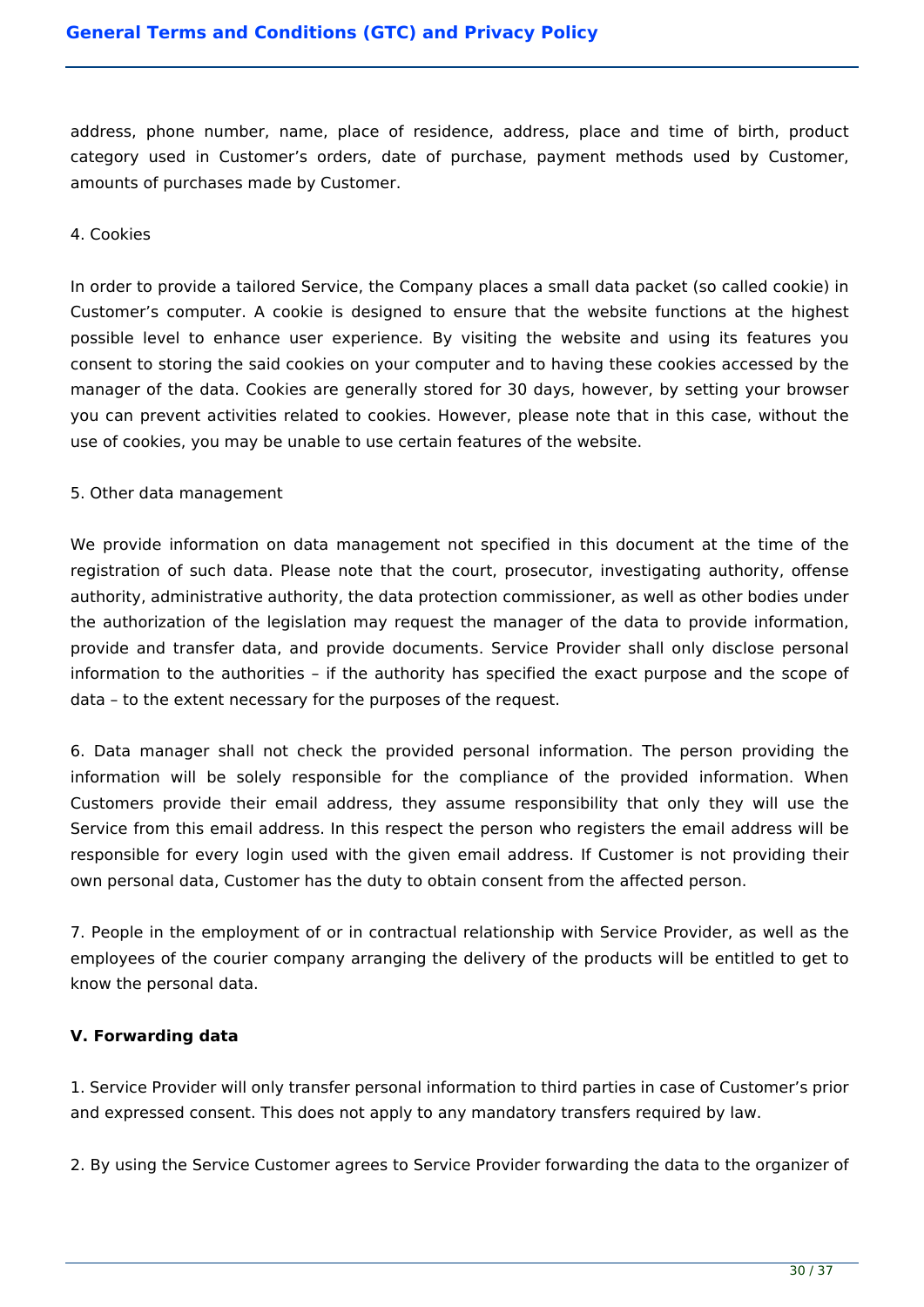the given Event so that the organizer should be able to inform the Customer directly and without delay in case the Event is cancelled, rescheduled or of any important circumstances that may affect the viewer and also making it possible that Event organizer could refund or replace the Tickets directly.

3. The Company as Data controller is entitled and must forward all personal data that is available and lawfully stored to the relevant authorities if so ordered by a law or an enforceable order of an authority. Data controller cannot be made responsible for such data forwarding or any resulting consequences.

## **VI. Security measures**

1. With regard to processing and handling personal data Service Provider will act with the greatest possible diligence. Service Provider uses the reasonably achievable, most effective cutting edge tools and procedures in the field of security Services.

2. Data controller shall make arrangements for and carry out data processing operations in a way so as to ensure full respect for the right to privacy of data subjects.

3. Controllers, and within their sphere of competence, data processors must implement adequate safeguards and appropriate technical and organizational measures to protect personal data, as well as adequate procedural rules to enforce the provisions of the Privacy Act and other regulations concerning confidentiality and security of data processing.

4. Service Provider will employ such technical, structural and organizational measures to defend the security of data management that provides appropriate level of security to the risks arising in connection with data management.

5. Both Service Provider's IT System and network are protected against computer assisted fraud, espionage, sabotage, vandalism, fire, flood, furthermore against computer viruses, cyber intrusions and attacks leading to refusal of Services. Service Provider uses server level and application level protection features to ensure security.

6. Electronic messages transmitted via the Internet, are vulnerable to network threats irrespective of protocol (email, web, ftp, etc) which may result in fraudulent activity or disclosure or modification of information. Service Provider shall take all reasonable precautions to protect from such threats. Service Provider shall monitor the Systems in order to record any security deviation and to provide proof in case of all security events. However, the Internet is commonly – therefore, also to the User – known to be not one hundred percent secure. Service Provider shall not be responsible for damages caused by inevitable attacks despite its best efforts.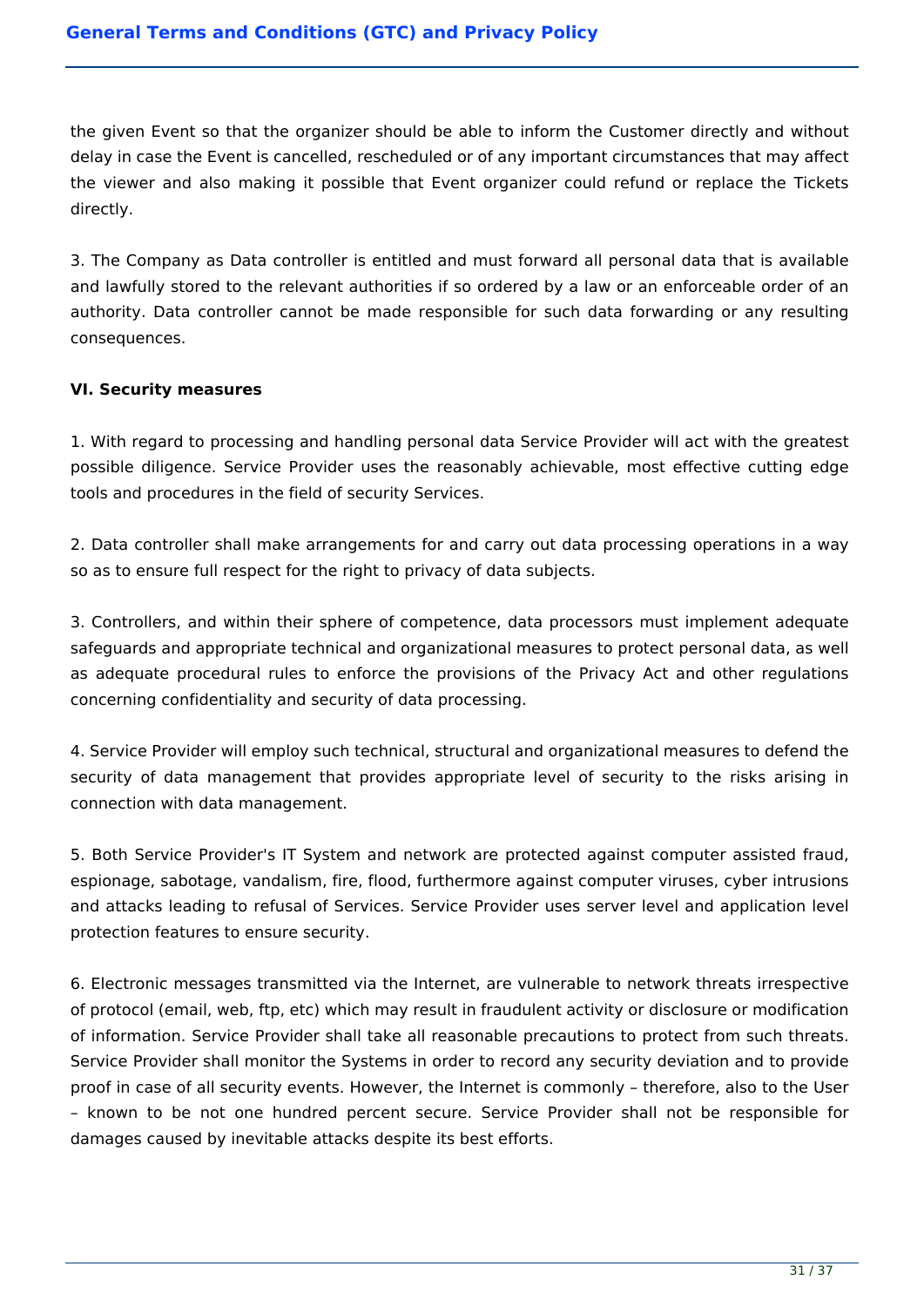# **VII. Rights of data subjects; enforcement; objecting to the processing of personal data; judicial remedy and compensation**

1. Requests for changes in personal details or for deleting personal details can be sent from the registered email address or by post, via a written, fully conclusive private document expressing such request. Certain personal data can also be modified using the website's personal profile page. Following the fulfilment of a request for the deletion or modification of personal data, the earlier (deleted) data can no longer be restored.

Users may request information on their personal data being processed. Data controller will only consider such a request sent by email valid, if the request is sent from the User's registered email address. Upon the data subject's request the data controller shall provide information concerning the data relating to User, including those processed by a data processor on its behalf or according to their notice, the sources from where they were obtained, the purpose, grounds and duration of processing, the name and address of the data processor and on its activities relating to data processing, and the conditions and effects of the data incident and measures taken with a view to eliminate them and – in case of data transfer – the legal basis and the recipients. Requests to provide information by email must be sent to interticket@interticket.hu. Service Provider must comply with requests for information without any delay, and provide the information requested in an intelligible form, in writing at the data subject's request, within no more than 30 days.

The information prescribed in Subsection (4) shall be provided free of charge for any category of data once a year. Additional information concerning the same category of data may be subject to a charge. Where any payment is made in connection with data that was processed unlawfully, or the request led to rectification, it shall be refunded.

The data controller may refuse to provide information to the data subject in the cases defined in the Privacy Act. Should a request for information be denied, the data controller should inform the data subject in writing as to the provision of this Act serving grounds for refusal. Where information is refused, the data controller shall inform the data subject of the possibilities for seeking judicial remedy or lodging a complaint with the National Authority for Data Protection and Freedom of Information (hereinafter referred to as Authority). Data controllers shall notify the Authority of refused requests once a year, by 31 January of the following year.

2. The data subject may request from the data controller the rectification of his personal data, and the deletion or blocking of his personal data, except for where processing is rendered mandatory.

3. With a view to verifying legitimacy of data transfer and for the information of the data subject, the data controller shall maintain a transmission log, showing the date of time of transmission, the legal basis of transmission and the recipient, description of the personal data transmitted, and other information prescribed by the relevant legislation on data processing.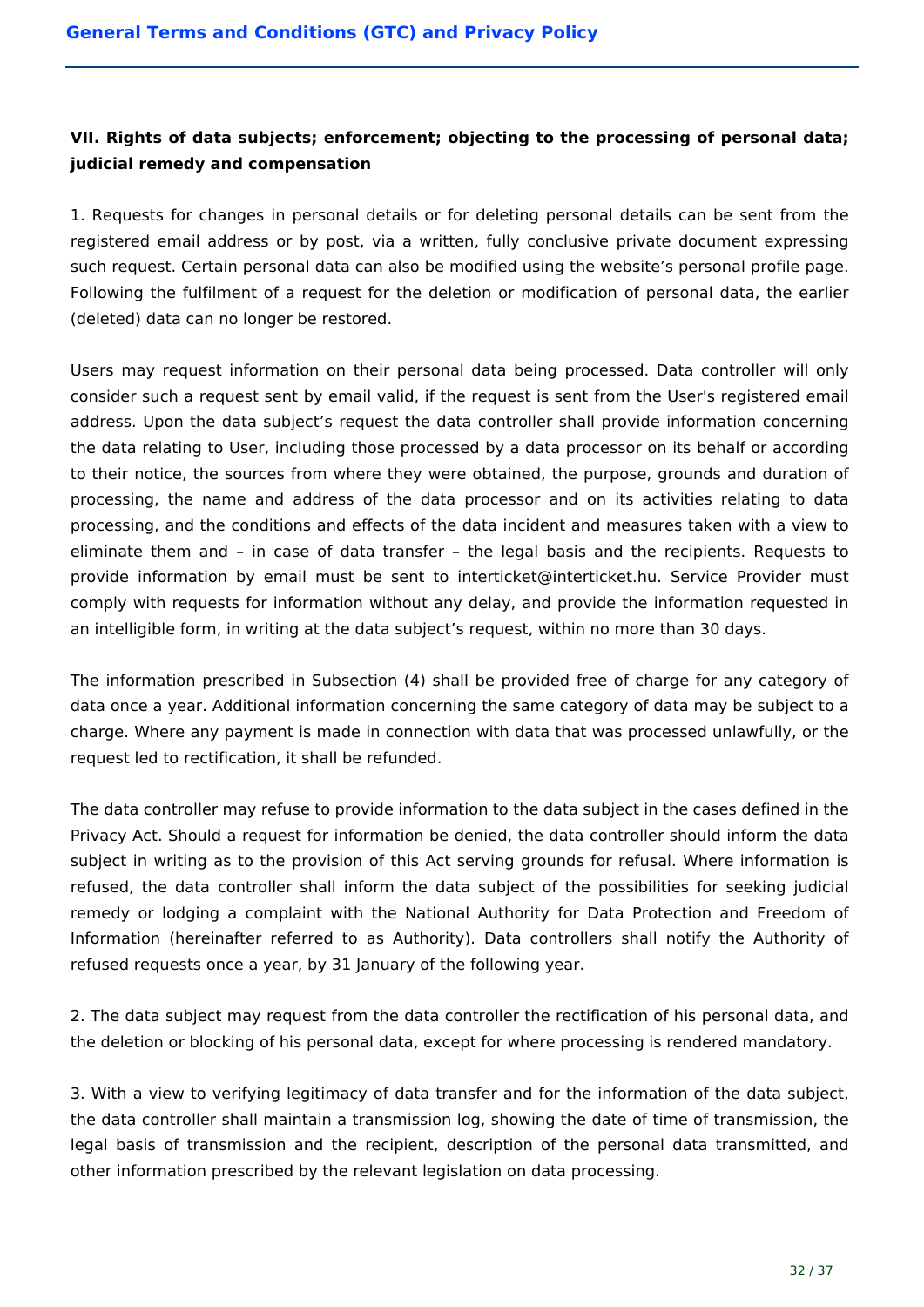4. Where a personal data is deemed inaccurate, and the correct personal data is at the controller's disposal, the data controller shall rectify the personal data in question.

5. If the accuracy of an item of personal data is contested by the data subject and its accuracy or inaccuracy cannot be ascertained beyond doubt, the data controller shall mark that personal data for the purpose of referencing.

6. If the data controller refuses to comply with the data subject's request for rectification, blocking or erasure, the factual or legal reasons on which the decision for refusing the request for rectification, blocking or erasure is based shall be communicated in writing writing or, on the consent of the data subject, electronically within thirty days of receipt of the request. Where rectification, blocking or erasure is refused, the data controller shall inform the data subject of the possibilities for seeking judicial remedy or lodging a complaint with the Authority.

7. Prior to data processing being initiated the data subject shall be informed whether his consent is required or processing is mandatory.

8. The data subject shall have the right to object to the processing of data relating to him:

a) if processing or disclosure is carried out solely for the purpose of discharging the controller's legal obligation or for enforcing the rights and legitimate interests of the controller, the recipient or a third party, unless processing is mandatory;

b) if personal data is used or disclosed for the purposes of direct marketing, public opinion polling or scientific research; and

c) in all other cases prescribed by law.

In the event of objection, the controller shall investigate the cause of objection within the shortest possible time inside a 15 day time period, adopt a decision as to merits and shall notify the data subject in writing of its decision.

If, according to the findings of the controller, the data subject's objection is justified, the controller shall terminate all processing operations (including data collection and transmission), block the data involved and notify all recipients to whom any of these data had previously been transferred concerning the objection and the ensuing measures, upon which these recipients shall also take measures regarding the enforcement of the objection.

If the data subject disagrees with the decision taken by the controller, or if the controller fails to meet the deadline, the data subject shall have the right under Section 22 of the Privacy Act to turn to court within 30 days of the date of delivery of the decision or from the last day of the time limit.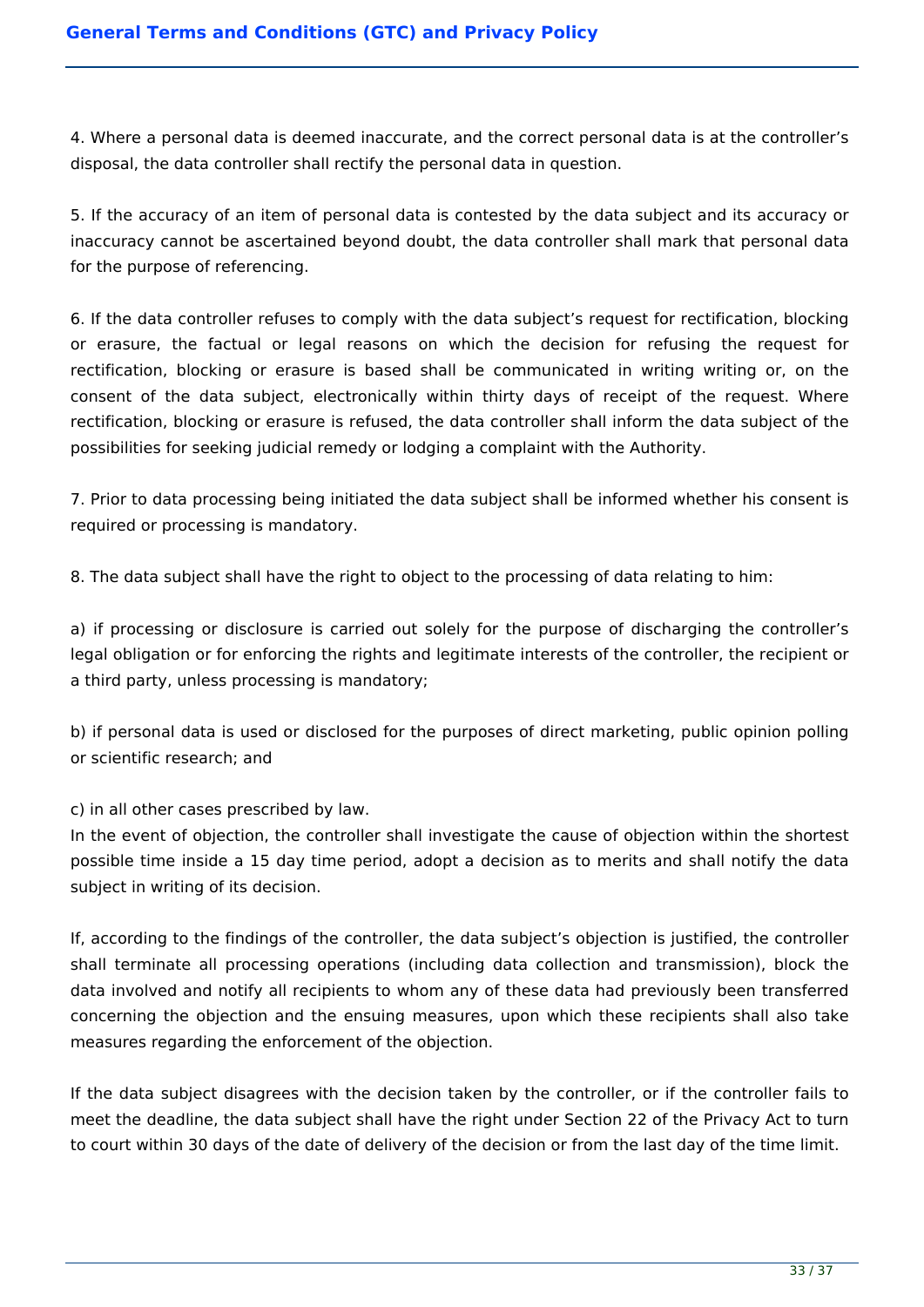If data that are necessary to assert the data recipient's rights are withheld owing to the data subject's objection, the data recipient shall have the right under Section 22 of the Privacy Act to turn to court against the controller within 15 days from the date the decision is delivered in order to obtain the data. The controller is authorised to summon the data subject to court.

If the data controller fails to send notice, the data recipient shall have the right to request information from the controller concerning the circumstances of non disclosure, upon which the controller shall make available the information requested within 8 days of receipt of the data recipient's request. Where information had been requested, the data recipient might bring an action against the controller within 15 days from the date of receipt of the information, or from the deadline prescribed therefor. The controller is authorised to summon the data subject to court.

The controller shall not delete the data of the data subject if law has prescribed processing. However, data may not be disclosed to the data recipient if the controller agrees with the objection or if the court has found the objection justified.

12. In the event of any infringement of his rights, the data subject, and in the cases referred to in Section 21 of the Privacy Act, the data recipient may turn to court action against the controller. The court shall hear such cases in priority proceedings.

The burden of proof to show compliance with the law lies with the data controller. In the cases under Subsections (5) and (6) of Section 21 of the Privacy Act, the burden of proof concerning the lawfulness of transfer of data lies with the data recipient.

The action shall be heard by the competent tribunal. If so requested by the data subject, the action may be brought before the tribunal in whose jurisdiction the data subject's home address or temporary residence is located.

Any person otherwise lacking legal capacity to be a party to legal proceedings may also be involved in such actions. The Authority may intervene in the action on the data subject's behalf.

When the court's decision is in favour of the plaintiff, the court shall order the controller to provide the information, to rectify, block or erase the data in question, to annul the decision adopted by means of automated data processing Systems, to respect the data subject's objection, or to disclose the data requested by the data recipient referred to in Section 21 of the Privacy Act.

If the court rejects the petition filed by the data recipient in the cases defined in Section 21 of the Privacy Act, the controller shall be required to erase the data subject's personal data within three days of delivery of the court ruling. The controller shall erase the data even if the data recipient does not file for court action within the time limit referred to in Subsection (5) or (6) of Section 21 of the Privacy Act.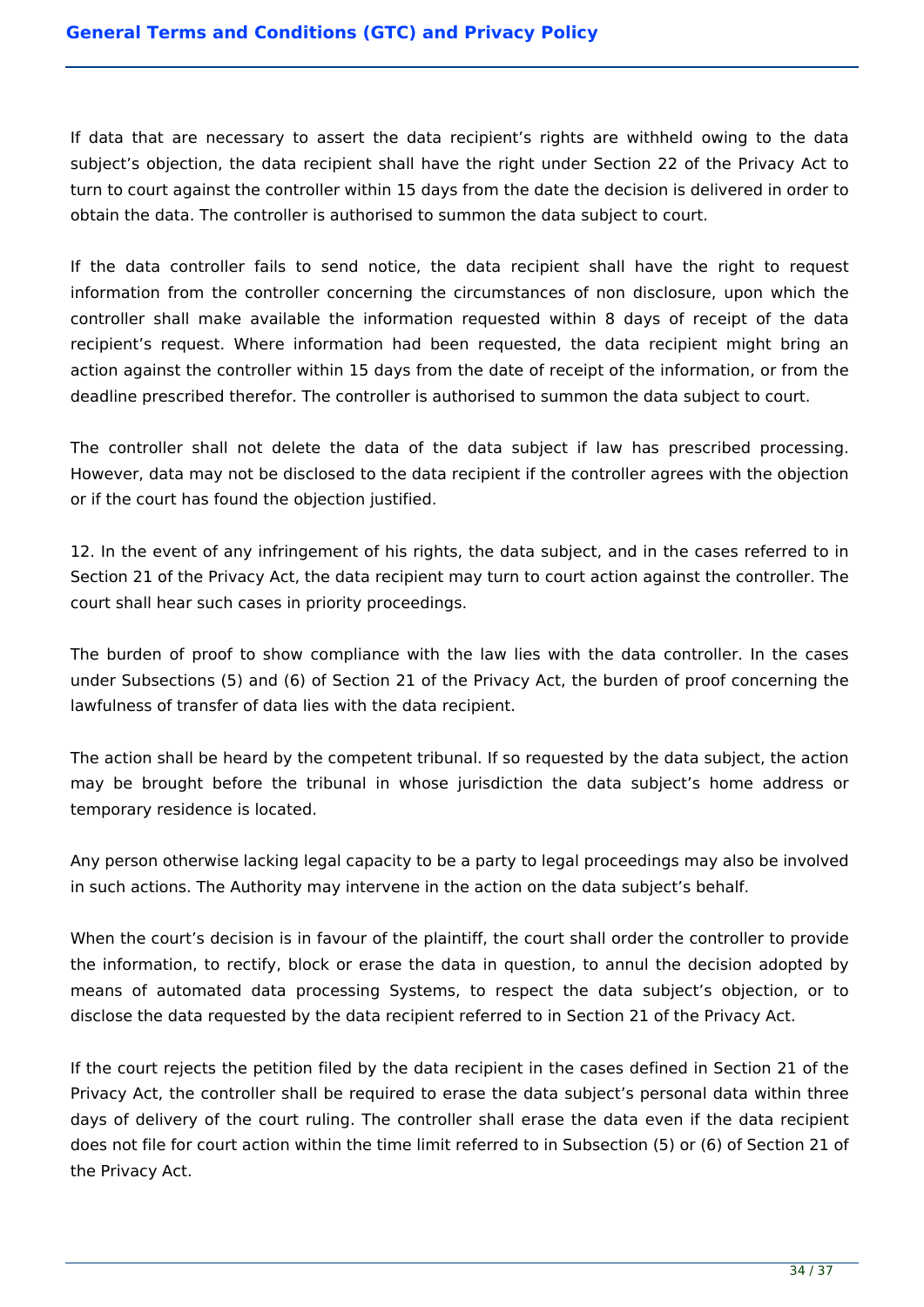The court may order publication of its decision, indicating the identification data of the controller as well, where this is deemed necessary for reasons of data protection or in connection with the rights of large numbers of data subjects under protection by the Privacy Act.

13. If data controller causes damage to a data subject because of unlawful processing or by any breach of data security requirements, they shall pay for such damages. The data controller shall be liable for damages caused by the data processor. The controller shall be released from liability for damages and from paying restitution if it demonstrates that the damage or the violation of personal rights were brought about by reasons beyond its data processing activity. No compensation shall be paid and no restitution shall be demanded where the damage or the violation of rights was caused by intentional or serious negligent conduct on the part of the aggrieved party or the data subject.

## **VIII. Methods for remedy:**

In case of questions and comments please contact Service Provider via email at the interticket@interticket.hu email address. Customer can request remedy from the courts on the basis of the Privacy Act and the Civil Code. Remedies may be requested and complaints be filed at the National Authority for Data Protection and Freedom of Information:

Name: National Authority for Data Protection and Freedom of Information

Postal Address: H-1530 Budapest, Pf.: 5.

Address: 1125 Budapest Szilágyi Erzsébet fasor 22/c

Phone: +36 (1) 391-1400

Fax: +36 (1) 391-1410

E mail:ugyfelszolgalat@naih.hu URL: http://naih.hu

# **IX. Definitions for the purposes of this Document on Privacy Policy**

'data set' shall mean all data processed in a single file;

'controller' shall mean natural or legal person, or organisation without legal personality which alone or jointly with others determines the purposes and means of the processing of data; makes and executes decisions concerning data processing (including the means used) or have it executed by an appointed data processor; controller: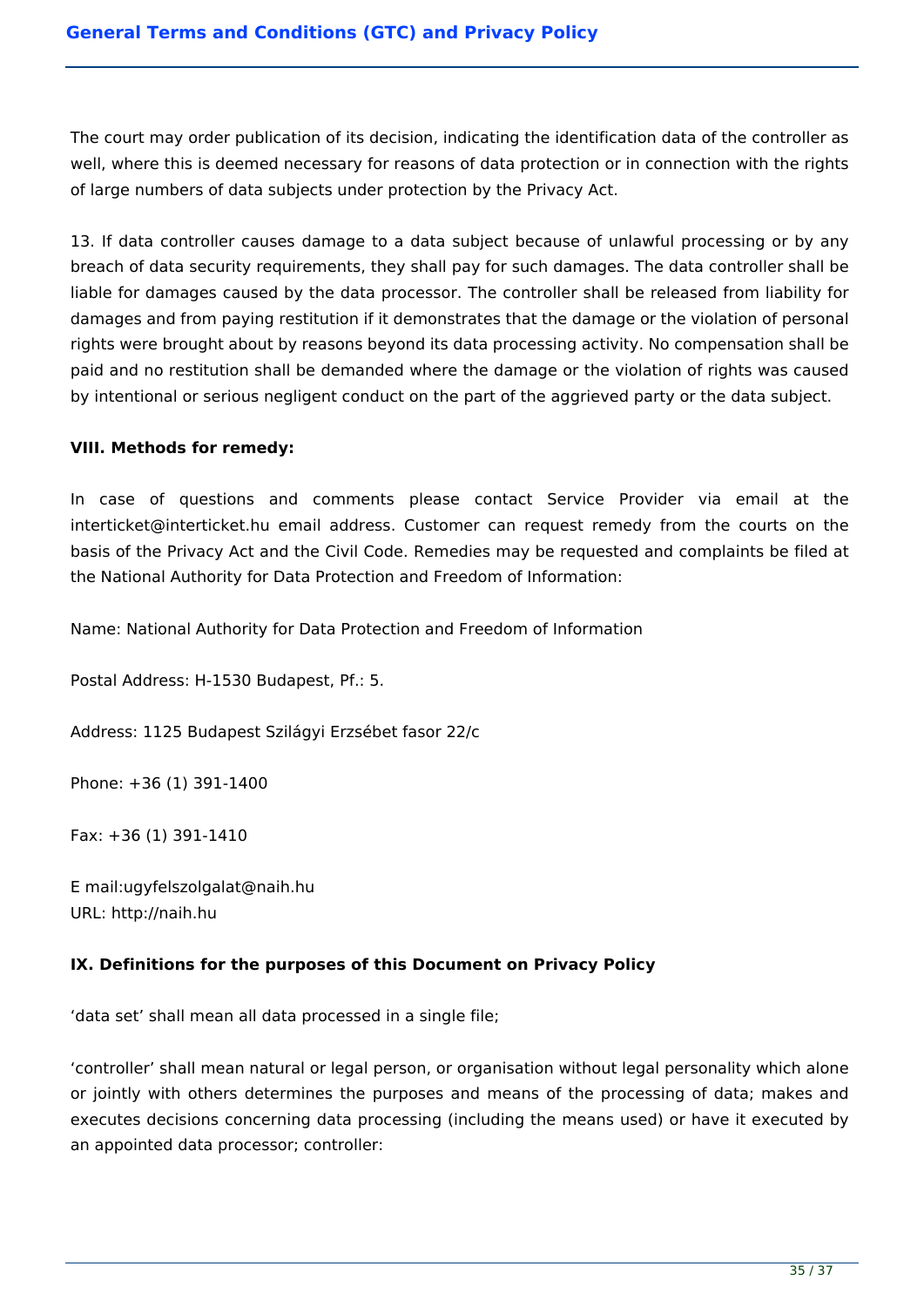1. InterTicket Ltd. (headquarters: H-1146 Budapest, Hungária krt. 179-187.);

2. During specific performances and Event the Event Organizer for the Event of whom Customer has purchased the Tickets; the name and data of Event Organizer are specified on the webpage of the Event and the Ticket.

'data' processing' shall mean any operation or the totality of operations performed on the data, irrespective of the procedure applied; in particular, collecting, recording, registering, classifying, storing, modifying, using, querying, transferring, disclosing, synchronising or connecting, blocking, deleting and destructing the data, as well as preventing their further use;

'data process' shall mean performing technical tasks in connection with data processing operations, irrespective of the method and means used for executing the operations, as well as the place of execution, provided that the technical task is performed on the data;

'data processor' shall mean any natural or legal person or organisation without legal personality processing the data on the grounds of a contract, including contracts concluded pursuant to legislative provisions;

'tagging data' shall mean marking data with a special ID tag to differentiate it;

'data destruction' shall mean complete physical destruction of the data carrier recording the data;

'data transfer' shall mean ensuring access to the data for a third party;

'data deletion' shall mean making data unrecognisable in a way that it can never again be restored;

'blocking of data' shall mean marking data with a special ID tag to indefinitely or definitely restrict its further processing;

'automated data' shall mean data to be automatically processed;

'EEA Member State' any Member State of the European Union and any State which is party to the Agreement on the European Economic Area, as well as any State the nationals of which enjoy the same legal status as nationals of States which are parties to the Agreement on the European Economic Area, based on an international treaty concluded between the European Union and its Member States and a State which is not party to the Agreement on the European Economic Area;

'data subject' shall mean any natural person directly or indirectly identifiable by reference to specific personal data;

'customer' shall mean any natural person who registers on the website of Service Provider or carries out a purchase without registration;

'mechanical processing' shall mean the following operations if they are carried out wholly or partly, by automated means: storing of the data, logical or arithmetic operations with the data, modifying, deleting, retrieval and distribution of the data;

'third country' shall mean any State that is not an EEA State;

'third party' shall mean any natural or legal person, or organisation without legal personality other than the data subject, the data controller or the data processor;

'the data subject's consent' shall mean any freely and expressly given specific and informed indication of the will of the data subject by which he signifies his agreement to personal data relating to him being processed fully or to the extent of specific operations;